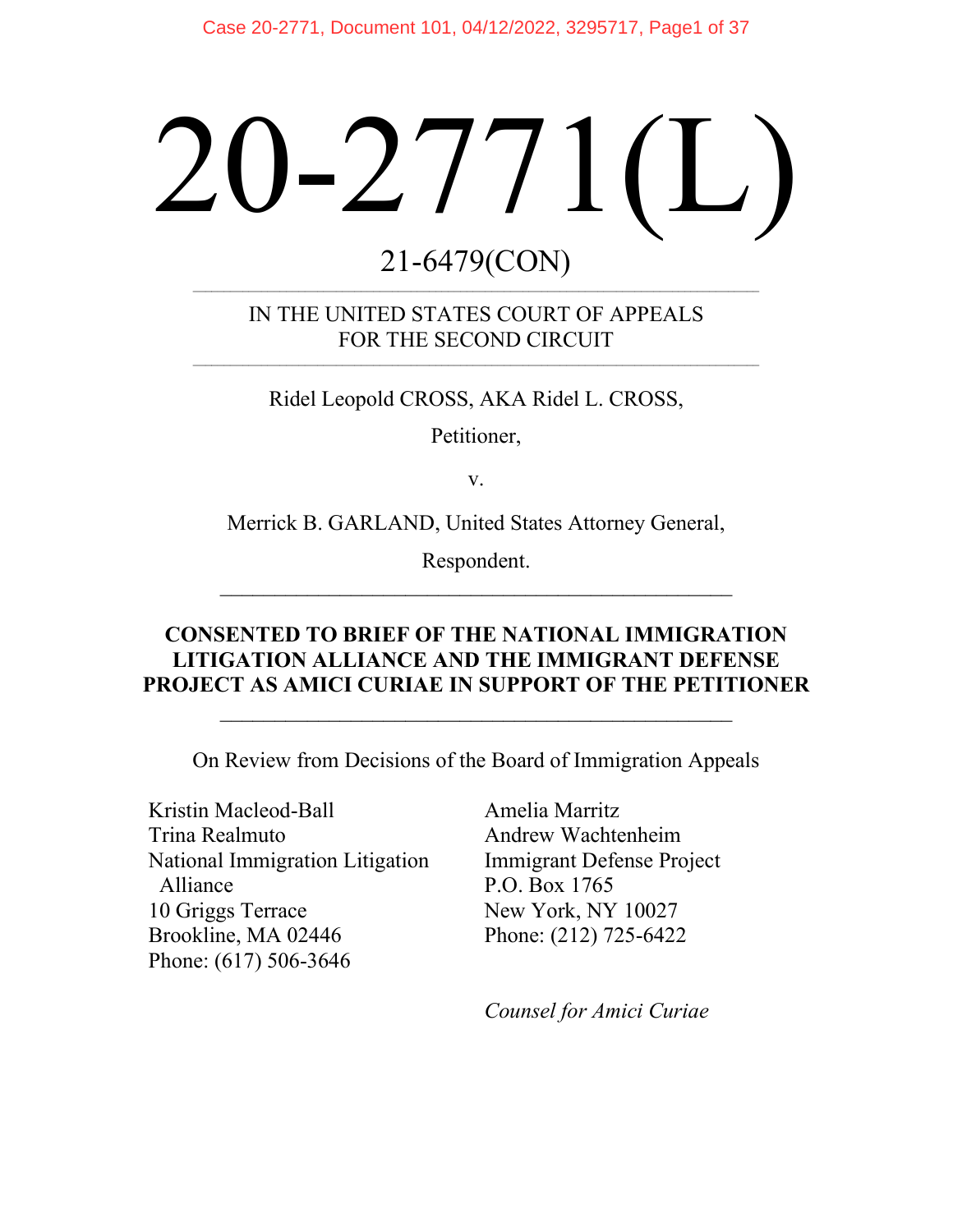## **CORPORATE DISCLOSURE STATEMENT**

I, Kristin Macleod-Ball, certify that Amici Curiae are non-profit organizations which do not have any parent corporations or issue stock and consequently there exists no publicly held corporation which owns 10% or more of their stock.

Dated: April 12, 2022 s/ *Kristin Macleod-Ball* Kristin Macleod-Ball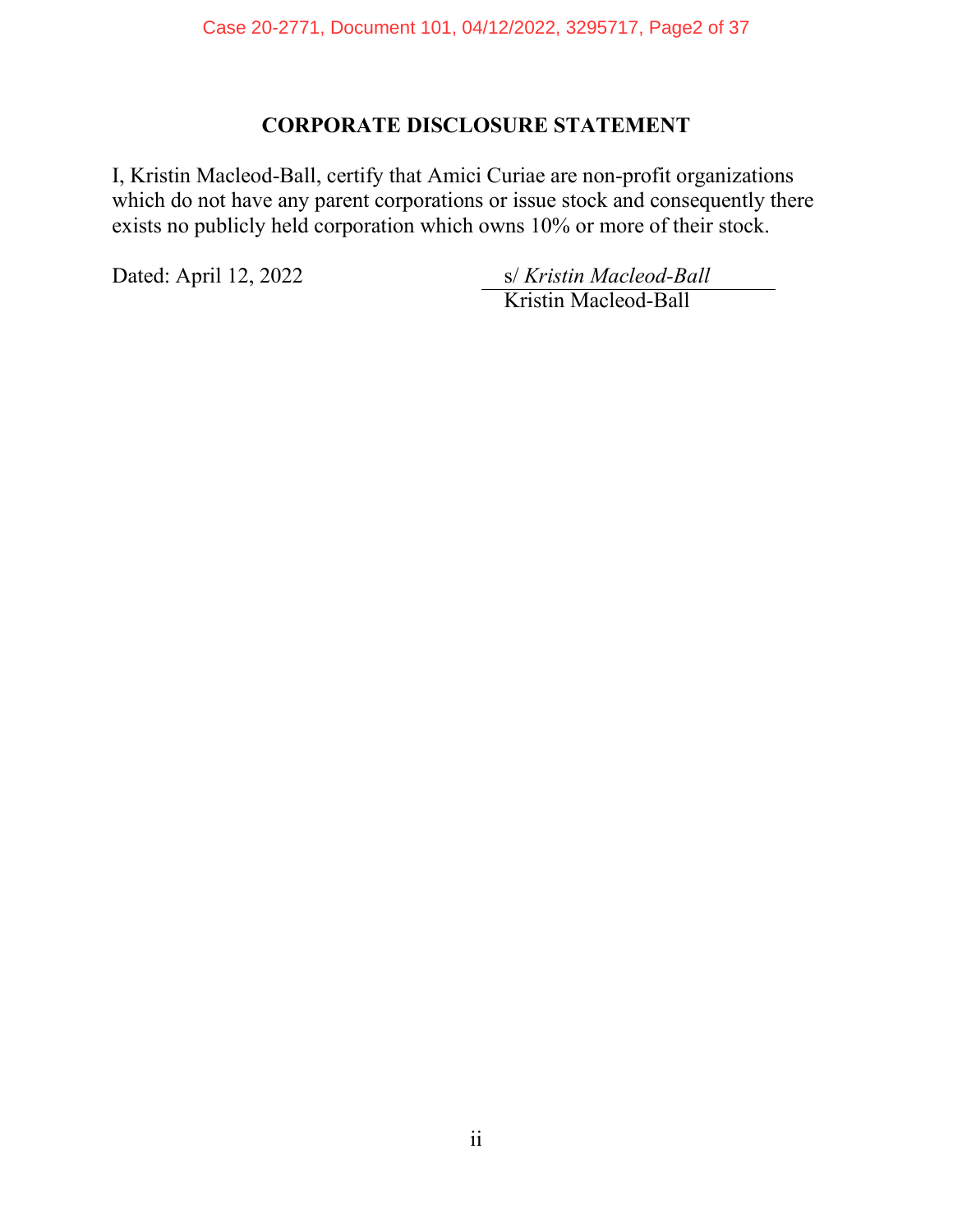# **TABLE OF CONTENTS**

Page

| I.  |                                                                            |
|-----|----------------------------------------------------------------------------|
| II. |                                                                            |
|     | A. The Board Erred by Denying Reopening in an Exercise of Discretion3      |
|     | 1. Statutory Motions to Reopen Provide an Important Procedural             |
|     |                                                                            |
|     | 2. Through Codification, Congress Divested the Board of Discretion to      |
|     | Deny Motions to Reopen Based on Lack of Removability That Comply           |
|     |                                                                            |
|     | 3. Neither Supreme Court nor Second Circuit Precedent Support the          |
|     |                                                                            |
|     | 4. To the Extent Respondent Argues that 8 C.F.R. § 1003.2(a) Authorizes    |
|     | the Discretionary Denial in this Case, the Regulation Conflicts with the   |
|     |                                                                            |
|     | 5. Mr. Cross's Motion Complied with the Statutory Requirements and         |
|     | B. The Board Erred to the Extent that It Found Mr. Cross Did Not Warrant   |
|     |                                                                            |
|     | C. The Board Erred In Finding that Mr. Cross's Motion Did Not Present      |
|     |                                                                            |
|     | 1. The Board Failed to Address Mr. Cross's Argument That He Is Not         |
|     |                                                                            |
|     | 2. To the Extent It Found Mr. Cross Removable Based on a Conviction        |
|     | Under New York Penal Law $\S$ 220.09(1), the Board Erred by                |
|     |                                                                            |
|     | 3. To the Extent It Found Mr. Cross Removable Based on a Conviction        |
|     | Under N.Y.P.L. $\S 220.09(1)$ , the Board Erred Because $\S 220.09(1)$ is  |
|     | Categorically Overbroad and Cannot Serve as a Removal Predicate            |
|     |                                                                            |
|     | a. The strict categorical approach applies to this indivisible statute21   |
|     | b. N.Y.P.L. $\S 220.09(1)$ is overbroad because it punishes possession of  |
|     | several narcotic drugs not regulated by the CSA23                          |
|     | i. New York regulates all cocaine isomers while the CSA regulates          |
|     | only optical and geometric isomers of cocaine24                            |
|     | ii. New York regulates thebaine-derived butorphanol, an opium              |
|     |                                                                            |
|     | c. District courts in this Circuit and the BIA support the conclusion that |
|     |                                                                            |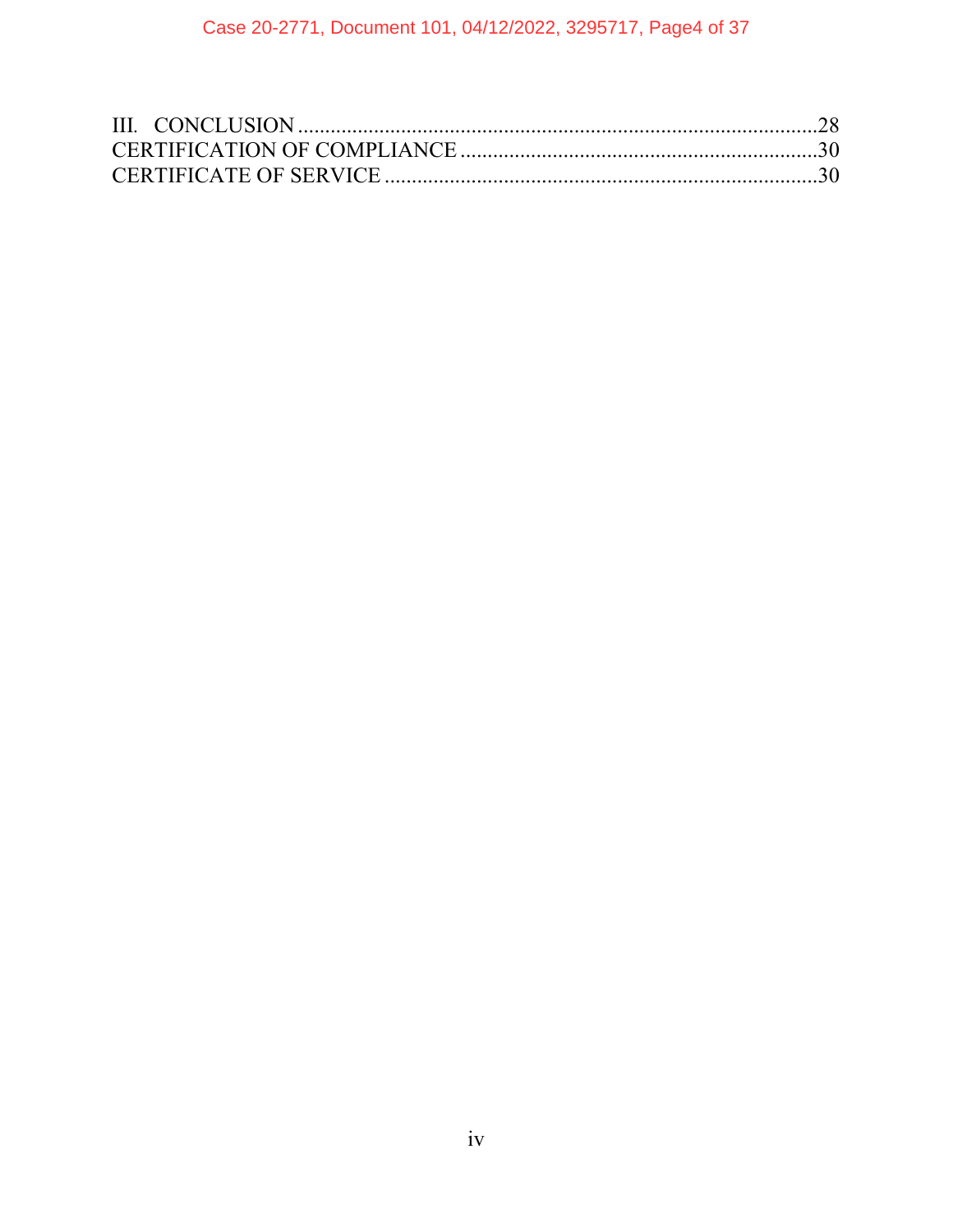## **TABLE OF AUTHORITIES**

Page

# **Cases**

| Chevron U.S.A, Inc. v. Natural Resources Defense Council, Inc., 467 U.S. 837 |  |
|------------------------------------------------------------------------------|--|
|                                                                              |  |
| Commodity Futures Trading Comm. v. Schor, 478 U.S. 833 (1986)7               |  |
|                                                                              |  |
|                                                                              |  |
|                                                                              |  |
|                                                                              |  |
|                                                                              |  |
|                                                                              |  |
|                                                                              |  |
|                                                                              |  |
|                                                                              |  |
|                                                                              |  |
|                                                                              |  |
|                                                                              |  |
| Ke Zhen Zhao v. Dep't of Justice, 265 F.3d 83 (2d Cir. 2001) 15              |  |
|                                                                              |  |
|                                                                              |  |
|                                                                              |  |
|                                                                              |  |
|                                                                              |  |
|                                                                              |  |
|                                                                              |  |
|                                                                              |  |
|                                                                              |  |
|                                                                              |  |
| Ortega-Marroquin v. Holder, 640 F.3d 814 (8th Cir. 2011) 14, 15              |  |
|                                                                              |  |
|                                                                              |  |
|                                                                              |  |
|                                                                              |  |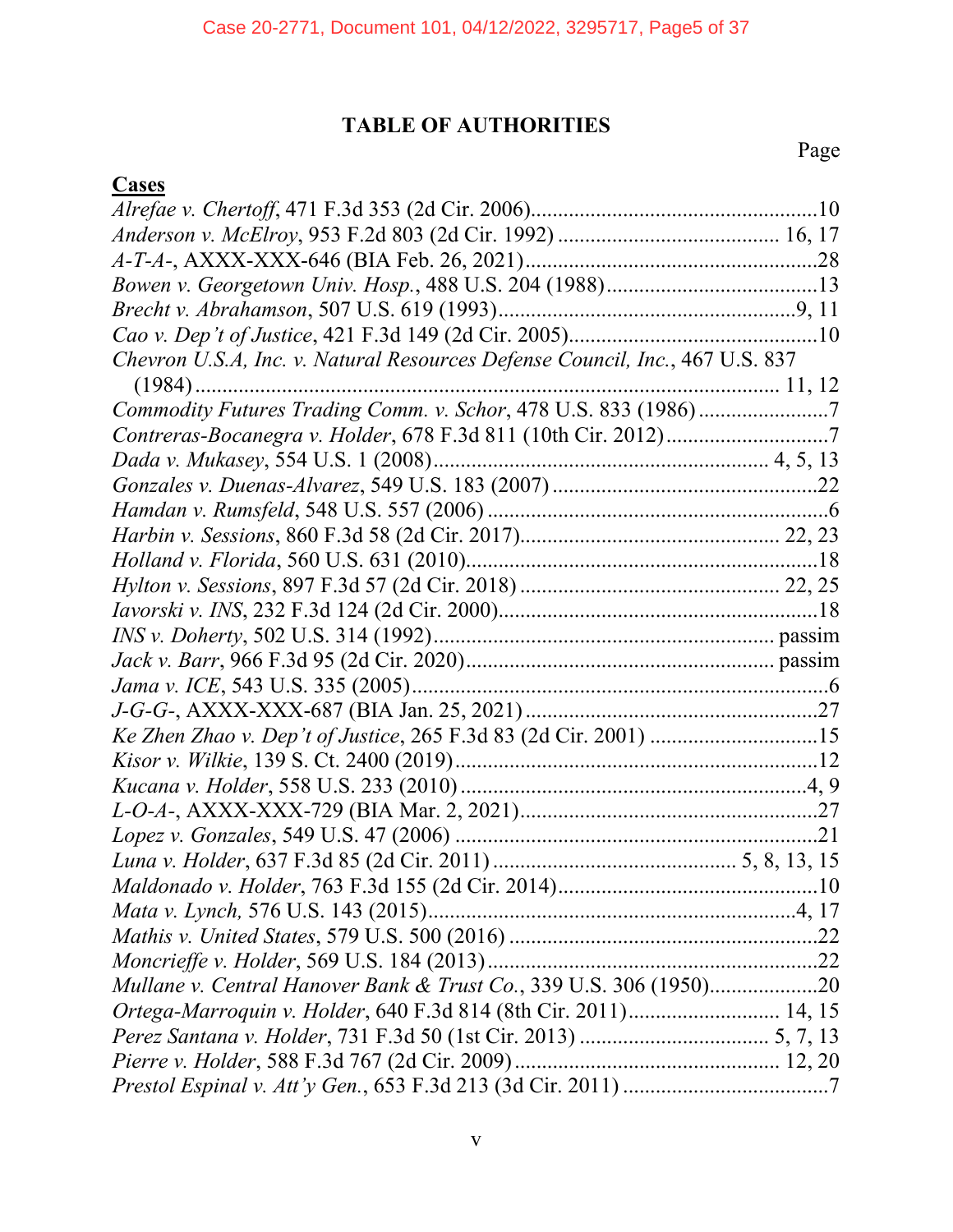| Securities and Exchange Comm'n v. Chenery Corp., 332 U.S. 194 (1947) 17       |  |
|-------------------------------------------------------------------------------|--|
|                                                                               |  |
|                                                                               |  |
|                                                                               |  |
|                                                                               |  |
|                                                                               |  |
|                                                                               |  |
|                                                                               |  |
|                                                                               |  |
|                                                                               |  |
| United States v. Fernandez-Taveras, 511 F. Supp. 3d 367 (E.D.N.Y. 2021) 27    |  |
| United States v. Gutierrez-Campos, No. 21-CR-40 (JPC), 2022 WL 281582         |  |
|                                                                               |  |
| United States v. Holmes, No. 21-CR-147 (NGG), 2022 WL 1036631 (E.D.N.Y.       |  |
|                                                                               |  |
|                                                                               |  |
|                                                                               |  |
|                                                                               |  |
|                                                                               |  |
|                                                                               |  |
|                                                                               |  |
| <b>Statutes</b>                                                               |  |
|                                                                               |  |
|                                                                               |  |
|                                                                               |  |
|                                                                               |  |
|                                                                               |  |
|                                                                               |  |
|                                                                               |  |
|                                                                               |  |
|                                                                               |  |
|                                                                               |  |
|                                                                               |  |
|                                                                               |  |
|                                                                               |  |
| Illegal Immigration Reform and Immigrant Responsibility Act of 1996 (IIRIRA), |  |
|                                                                               |  |
|                                                                               |  |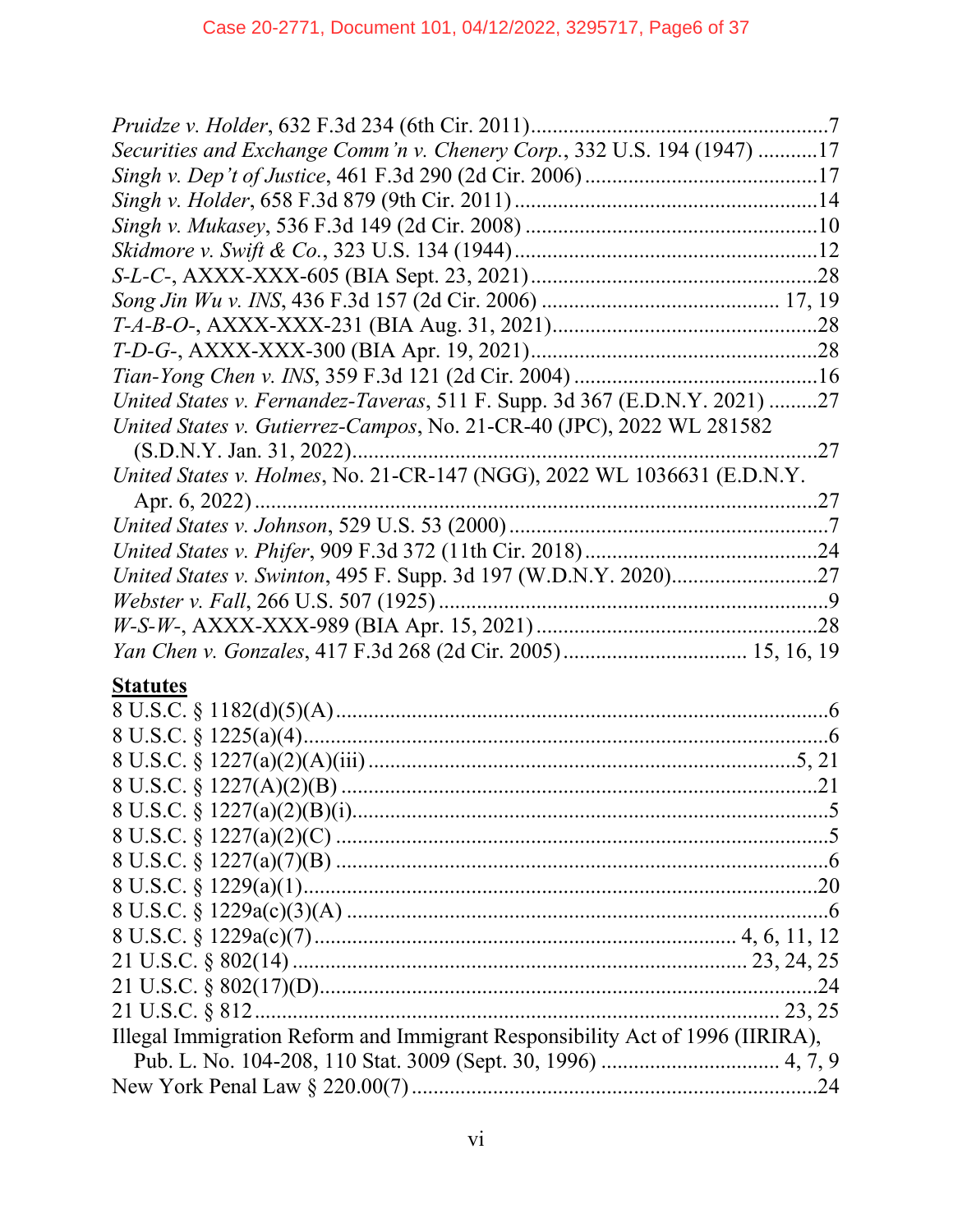| <b>Regulations</b>                                                                                                                                         |     |
|------------------------------------------------------------------------------------------------------------------------------------------------------------|-----|
|                                                                                                                                                            |     |
|                                                                                                                                                            |     |
|                                                                                                                                                            |     |
|                                                                                                                                                            |     |
|                                                                                                                                                            |     |
| Drug Enforcement Administration, Schedules of Controlled Substances: Removal<br>of Thebaine-Derived Butorphanol from Schedule II, 57 Fed. Reg. 31126 (July |     |
|                                                                                                                                                            |     |
| <b>Other Authorities</b>                                                                                                                                   |     |
|                                                                                                                                                            |     |
| Sentencing Tr., United States v. Baez-Medina, No. 20-CR-24 (JGK), ECF No. 50                                                                               |     |
| 27                                                                                                                                                         |     |
| Sentencing Tr., United States v. Ferrer, No. 20-CR-650, ECF No. 25 (S.D.N.Y.<br>July 21, 2021)                                                             | .27 |
| Sentencing Tr., United States v. Louissaint, No. 20-CR-685 (PKC), ECF No. 35<br>27                                                                         |     |
| Sentencing Tr., United States v. Simmons, No. 20-CR-294 (PKC), ECF No. 43                                                                                  |     |
|                                                                                                                                                            | .27 |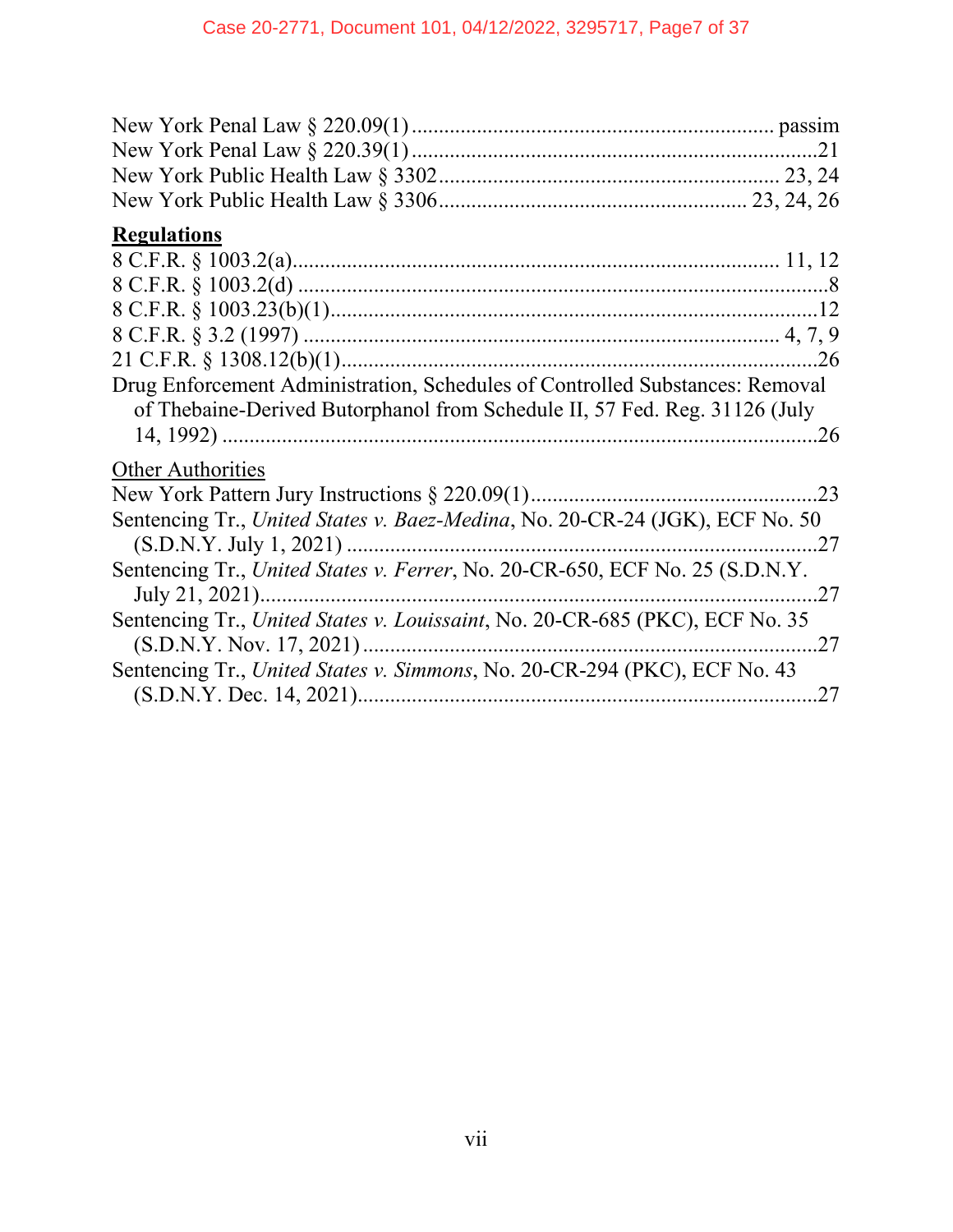## <span id="page-7-0"></span>**I. INTRODUCTION AND STATEMENT OF AMICI CURIAE[1](#page-7-1)**

Amici Curiae the National Immigration Litigation Alliance (NILA) and the Immigrant Defense Project (IDP) proffer this brief in support of Petitioner Ridel Leopold Cross (Mr. Cross). This case concerns two decisions of the Board of Immigration Appeals (BIA or Board) denying two separate motions to reopen filed by Mr. Cross. Amici write to address several of the Board's errors requiring vacatur of the denial of the second motion to reopen, filed in October 2020 and denied by the BIA on July 30, [2](#page-7-2)021. Administrative Record (A.R.) at 3-6.<sup>2</sup>

In denying Mr. Cross's October 2020 statutory motion to reopen, the BIA erred in at least three ways. First, the Board denied the motion in an unwarranted exercise of discretion, finding that Mr. Cross was not entitled to reopening even if he established that he was not removable and complied with the statutory requirements for motions to reopen. But the statute does not provide the Board with this type of discretion to deny properly filed motions arguing that termination (or relief) is mandatory based on new and previously unavailable evidence.

<span id="page-7-1"></span>Pursuant to FRAP 29(a)(4)(E), no party's counsel authored the brief in whole or in part; no party or party's counsel contributed money that was intended to fund preparing or submitting the brief; and no person—other than amici, their members, or their counsel—contributed money that was intended to fund preparing or submitting the brief.

All parties consent to filing. FRAP 29(a)(2).

<span id="page-7-2"></span><sup>&</sup>lt;sup>2</sup> All A.R. citation refer to the Administrative Record filed in case number 21-6479 at ACMS Dkt. 15.02.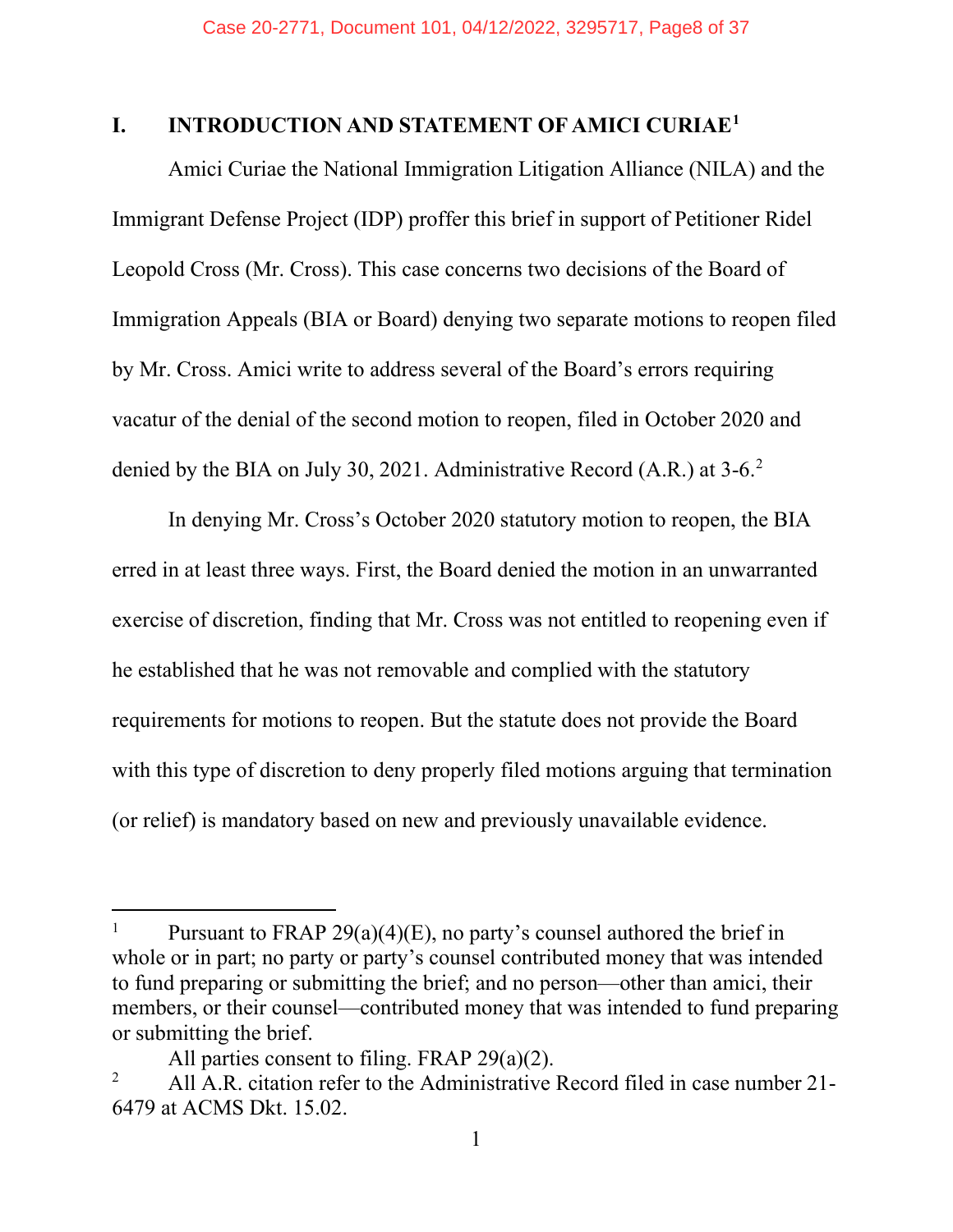#### Case 20-2771, Document 101, 04/12/2022, 3295717, Page9 of 37

Second, the Board erred in finding that Mr. Cross's motion was time and number barred, because the Board failed to consider that Mr. Cross warrants equitable tolling based on his diligence since this Court's decision *Jack v. Barr*, 966 F.3d 95 (2d Cir. 2020). Finally, the Board erred in finding that *Jack* was not material to Mr. Cross's case. This determination failed to address arguments in the motion, relied on charges not raised by the Department of Homeland Security (DHS), and, regardless, is legally incorrect. Thus, this Court must vacate the Board's decision and remand. [3](#page-8-0)

NILA is a non-profit organization that seeks to realize systemic change in the immigrants' rights arena through federal court litigation and elevating the capacity of the immigration bar. IDP is a not-for-profit legal resource and training center that provides criminal defense attorneys, immigration attorneys, and immigrants with expert legal advice, publications, and training on issues involving the interplay between criminal and immigration law. Both organizations have a direct interest in ensuring that individuals are not deprived of their right to pursue reopening.

<span id="page-8-0"></span><sup>&</sup>lt;sup>3</sup> Amici agree that the BIA erred by abusing any discretion afforded to it in denying the October 2020 statutory motion, in declining to reopen sua sponte, and in denying the July 2019 motion to reopen. However, those issues are outside the scope of this brief.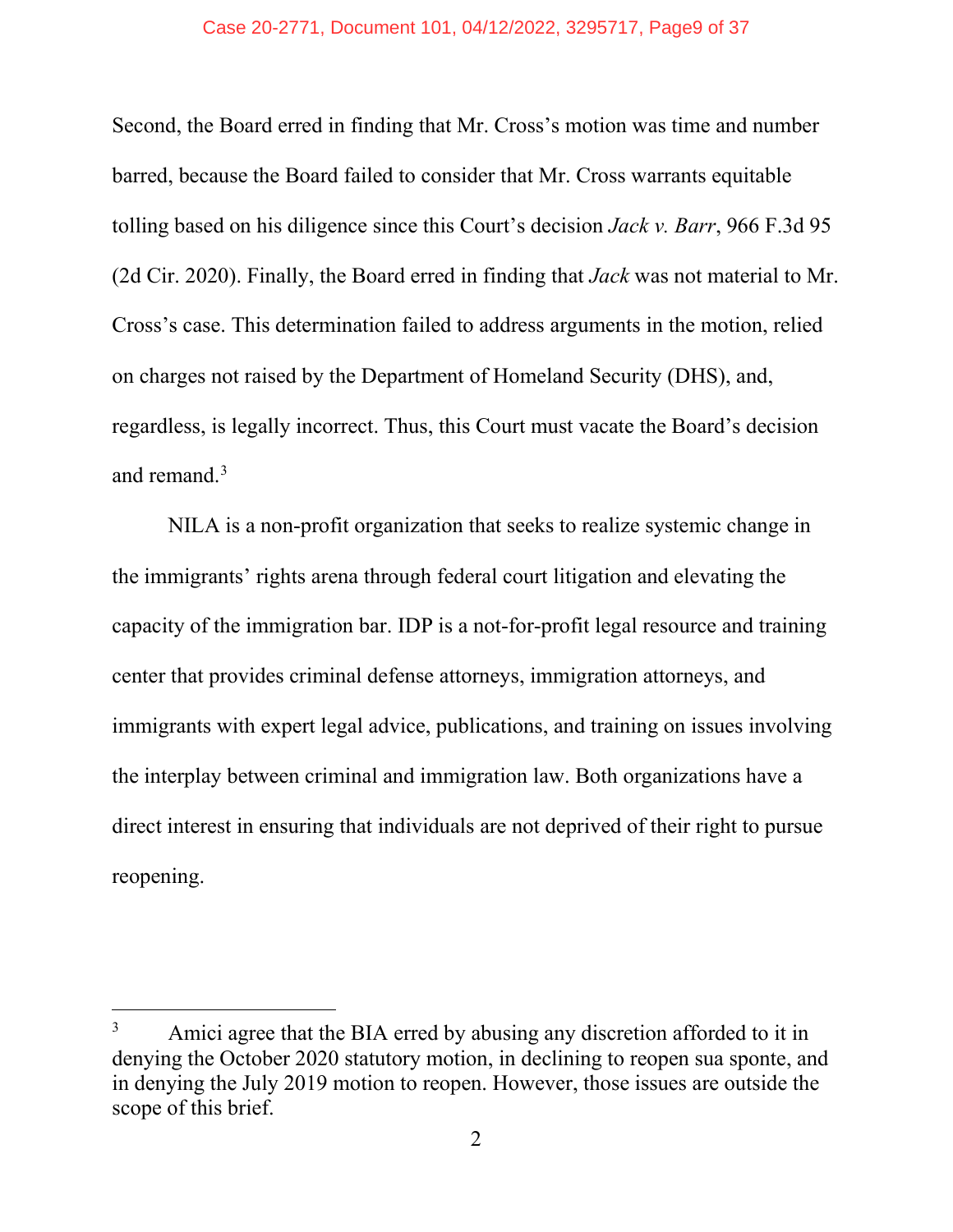#### <span id="page-9-0"></span>**II. ARGUMENT**

#### <span id="page-9-1"></span>**A. The Board Erred by Denying Reopening in an Exercise of Discretion.**

In its July 30, 2021, decision, the Board held that, regardless of whether Mr. Cross complied with the statutory requirements for reopening and established that he was not removable, it would still deny the motion "in the exercise of discretion," based on factors that were not relevant to the removability determination. A.R. 5-6 (finding Mr. Cross did not show "he is deserving of reopening in the exercise of discretion," given past criminal convictions). In holding it had discretion, the Board relied on old Supreme Court precedent which interpreted a prior regulatory reopening process. *Id*. (citing *INS v. Doherty*, 502 U.S. 314 (1992)). This was error.

This Court cannot allow the Board to deny reopening to individuals who were never removable and who complied with the statutory requirements for reopening based on factors irrelevant to removability. Such a denial is contrary to the plain language and intent of the reopening statute—an issue not considered by the case on which the Board relied. The Court should remand with instructions to address the merits of Mr. Cross's motion.

## <span id="page-9-2"></span>**1. Statutory Motions to Reopen Provide an Important Procedural Safeguard to Noncitizens.**

Motions to reopen provide noncitizens with a crucial opportunity to present the BIA or an immigration court with new and previously unavailable evidence

3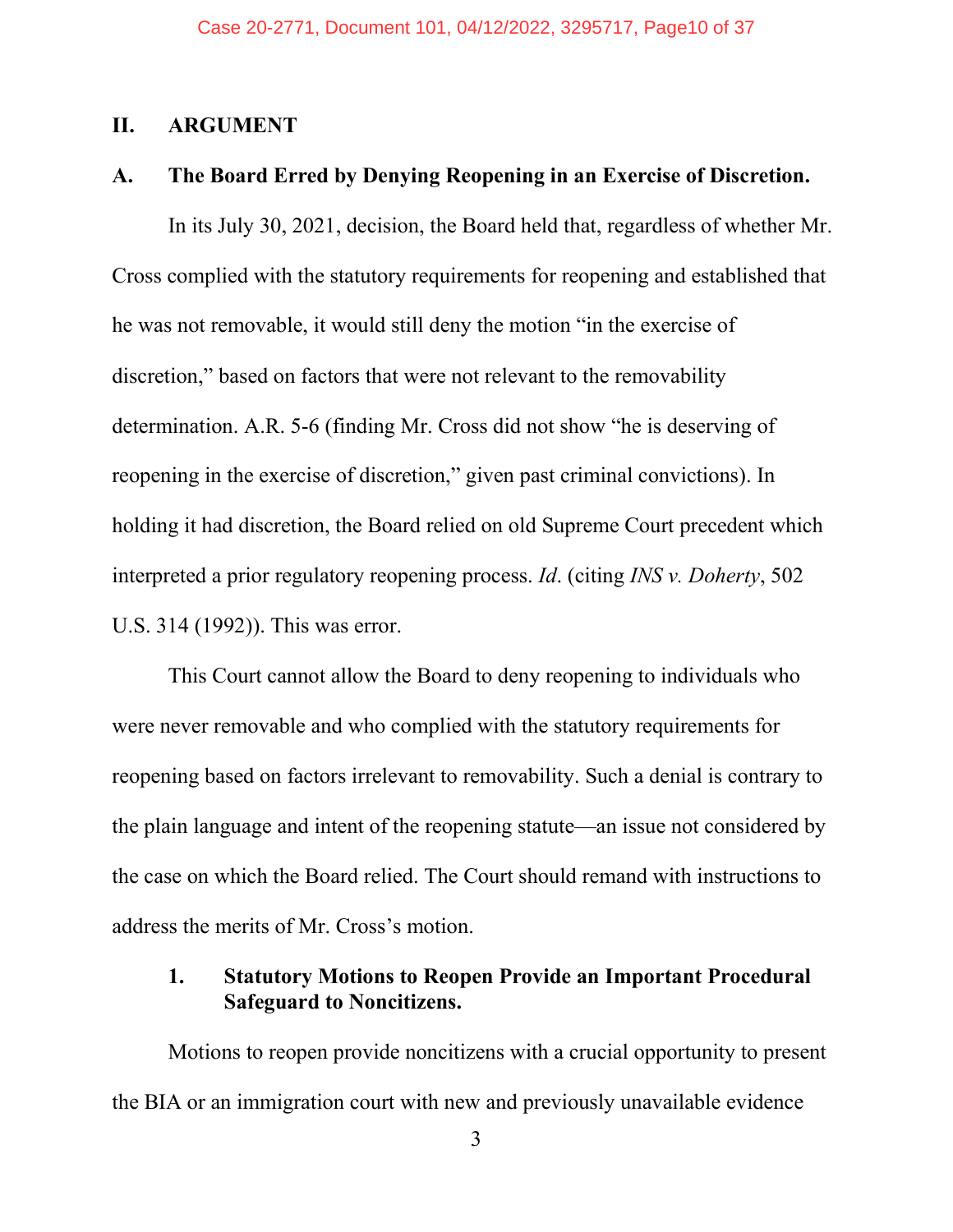#### Case 20-2771, Document 101, 04/12/2022, 3295717, Page11 of 37

and arguments. Through 8 U.S.C. § 1229a(c)(7), Congress provided noncitizens in removal proceedings with the statutory right to file one motion to reopen. Prior to the Illegal Immigration Reform and Immigrant Responsibility Act of 1996 (IIRIRA), Pub. L. No. 104-208, 110 Stat. 3009 (Sept. 30, 1996), in which Congress codified these motions, requests for reopening were regulatory in nature. *See* 8 C.F.R. § 3.2 (1997).

Courts since have recognized that *statutory* motions are an integral part of the removal scheme. Prior to codification, when reopening was authorized by regulation, it was a "disfavored" discretionary process. *Doherty*, 502 U.S. at 323. Codification, however, elevated the right to seek reopening to an integral mechanism to protect against unlawful removal orders. The Supreme Court repeatedly has held that statutory motions to reopen provide an "important safeguard" in removal proceedings and admonished against any interpretation of the motion to reopen statute that would "nullify a procedure so intrinsic a part of the legislative scheme." *Dada v. Mukasey*, 554 U.S. 1, 18-19 (2008) (quotation omitted); *see also id.* at 18 (describing "[t]he purpose of a motion to reopen" as "ensur[ing] a proper and lawful disposition" of removal proceedings); *Kucana v. Holder*, 558 U.S. 233, 242, 249-51 (2010) (protecting judicial review of motions to reopen in light of their importance); *Mata v. Lynch,* 576 U.S. 143, 145 (2015) (recognizing that each noncitizen ordered removed "'has a right to file one motion'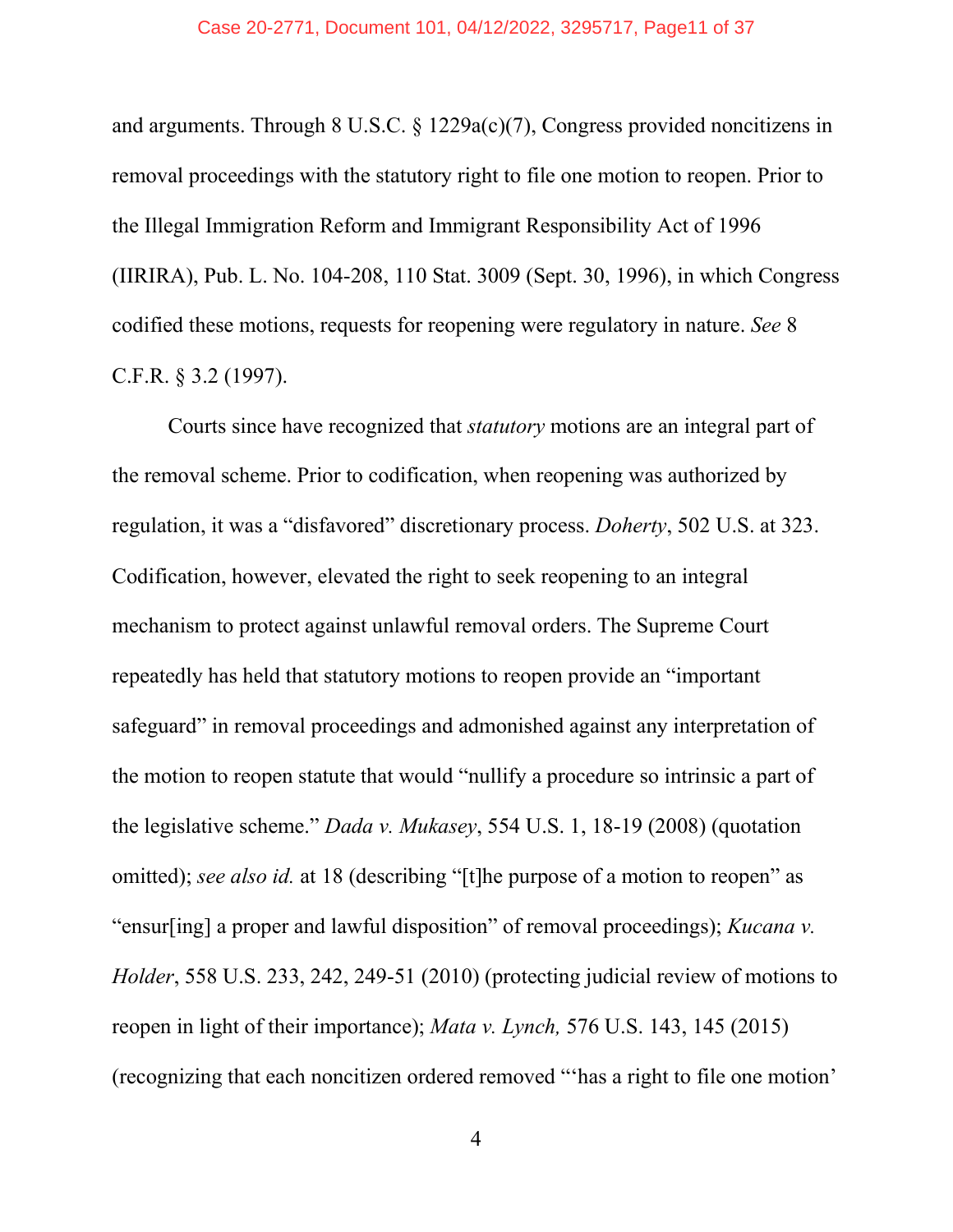#### Case 20-2771, Document 101, 04/12/2022, 3295717, Page12 of 37

with the IJ or Board to 'reopen his or her removal proceedings'" (quoting *Dada*, 554 U.S. at 4-5)). Similarly, this Court has recognized that Congress made "important changes" to the motion to reopen process by codifying noncitizens' "right to file" such motions. *Luna v. Holder*, 637 F.3d 85, 95 (2d Cir. 2011) (quotation omitted); *see also id.* at 96 (noting that, since codification, courts "have treated statutory motions to reopen differently" from regulatory motions). Other courts have agreed. *See, e.g.*, *Perez Santana v. Holder*, 731 F.3d 50, 58, 59 (1st Cir. 2013) (noting that Congress "transform[ed]" the motion to reopen process and "took a significant degree of discretion out of the agency's hands and vested a statutory right in the noncitizen" (quotation omitted)).

## <span id="page-11-0"></span>**2. Through Codification, Congress Divested the Board of Discretion to Deny Motions to Reopen Based on Lack of Removability That Comply with the Statutory Requirements.**

Following Congress' decision to codify motions to reopen, courts must look to the plain language of the statute to determine whether the Board erred or exceeded its authority. Here, the plain language of the statute, as well as its legislative history, establish that the Board did so: it does not have discretionary authority to deny reopening where the statutory requirements are met and, as here, the merits of the motion do not involve an element of discretion. Here, whether an individual is removable under  $8 \text{ U.S.C.} \$  $\frac{3}{227(a)(2)(\text{ A})(iii)}$ ,  $\frac{a}{2}(2)(\text{ B})(i)$ , or  $(a)(2)(C)$  (i.e., whether the relevant conviction is an aggravated felony, controlled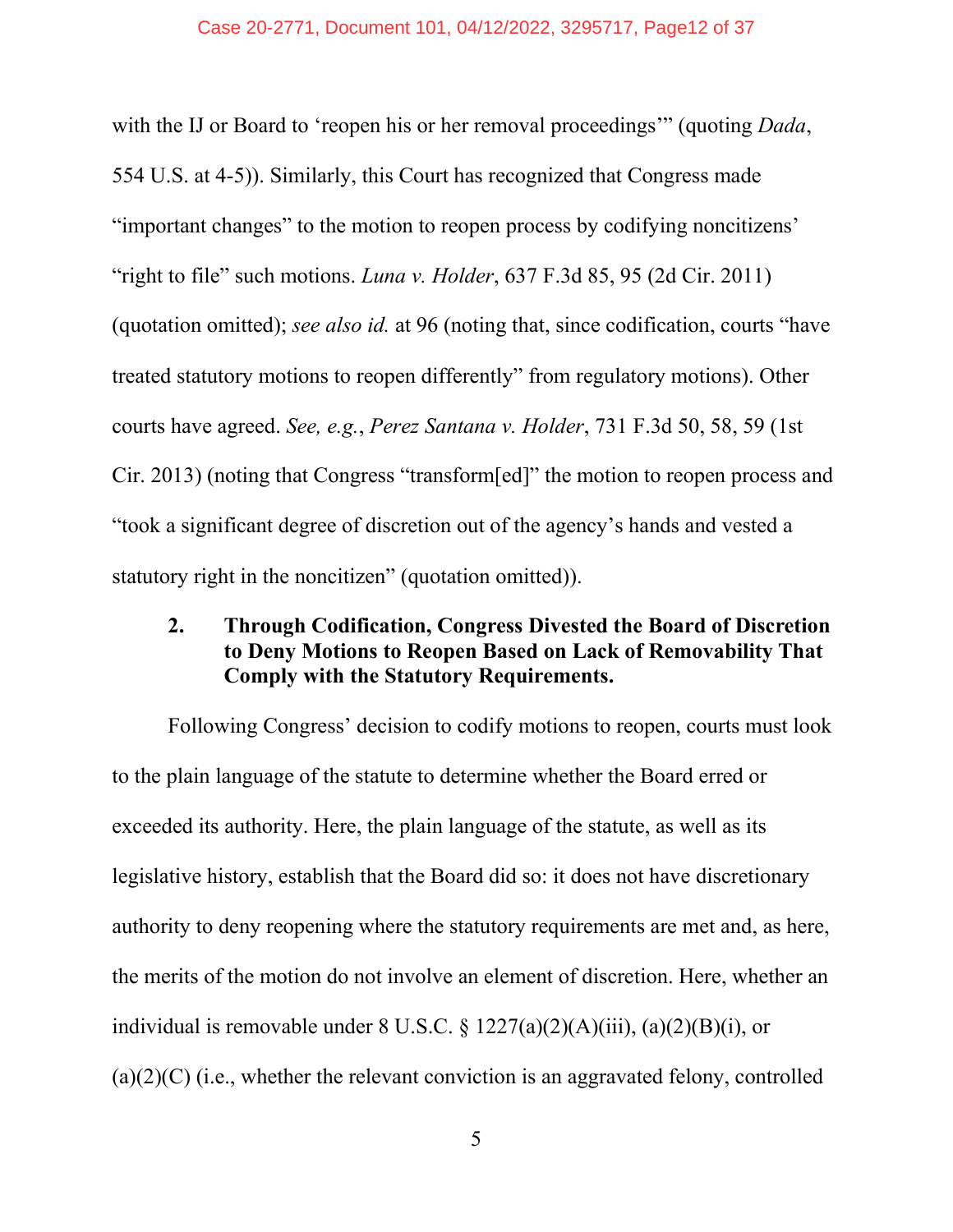#### Case 20-2771, Document 101, 04/12/2022, 3295717, Page13 of 37

substance offense, or firearms offense, respectively, or not) does not involve discretion. *Cf.* 8 U.S.C. § 1229a(c)(3)(A).

The plain language of the motion to reopen statute, 8 U.S.C. § 1229a(c)(7), supports this interpretation as it contains no authority for the Board to deny motions solely in an exercise of discretion. Where Congress intends for an agency to have discretion to make a type of determination, statutes clearly provide such authority.[4](#page-12-0) Courts should "not lightly assume that Congress has omitted from its adopted text requirements that it nonetheless intends to apply," especially if "Congress has shown elsewhere in the same statute that it knows how to make such a requirement manifest." *Jama v. ICE*, 543 U.S. 335, 341 (2005); *see also Hamdan v. Rumsfeld*, 548 U.S. 557, 578 (2006) ("[A] negative inference may be drawn from the exclusion of language from one statutory provision that is included in other provisions of the same statute."). Omission of language expressly granting the Board authority to deny motions in an exercise of discretion in 8 U.S.C. §  $1229a(c)(7)$  is evidence of Congress' intent to foreclose such discretionary

<span id="page-12-0"></span>*See, e.g.*, 8 U.S.C.  $\S$  1182(d)(5)(A) (permitting the Attorney General to parole certain individuals into the United States, "in his discretion"), 1225(a)(4) ("[A noncitizen] applying for admission may, in the discretion of the Attorney General and at any time, be permitted to withdraw the application for admission and depart immediately from the United States."), 1227(a)(7)(B) ("The determination of what evidence is credible and the weight to be given that evidence shall be within the sole discretion of the Attorney General.").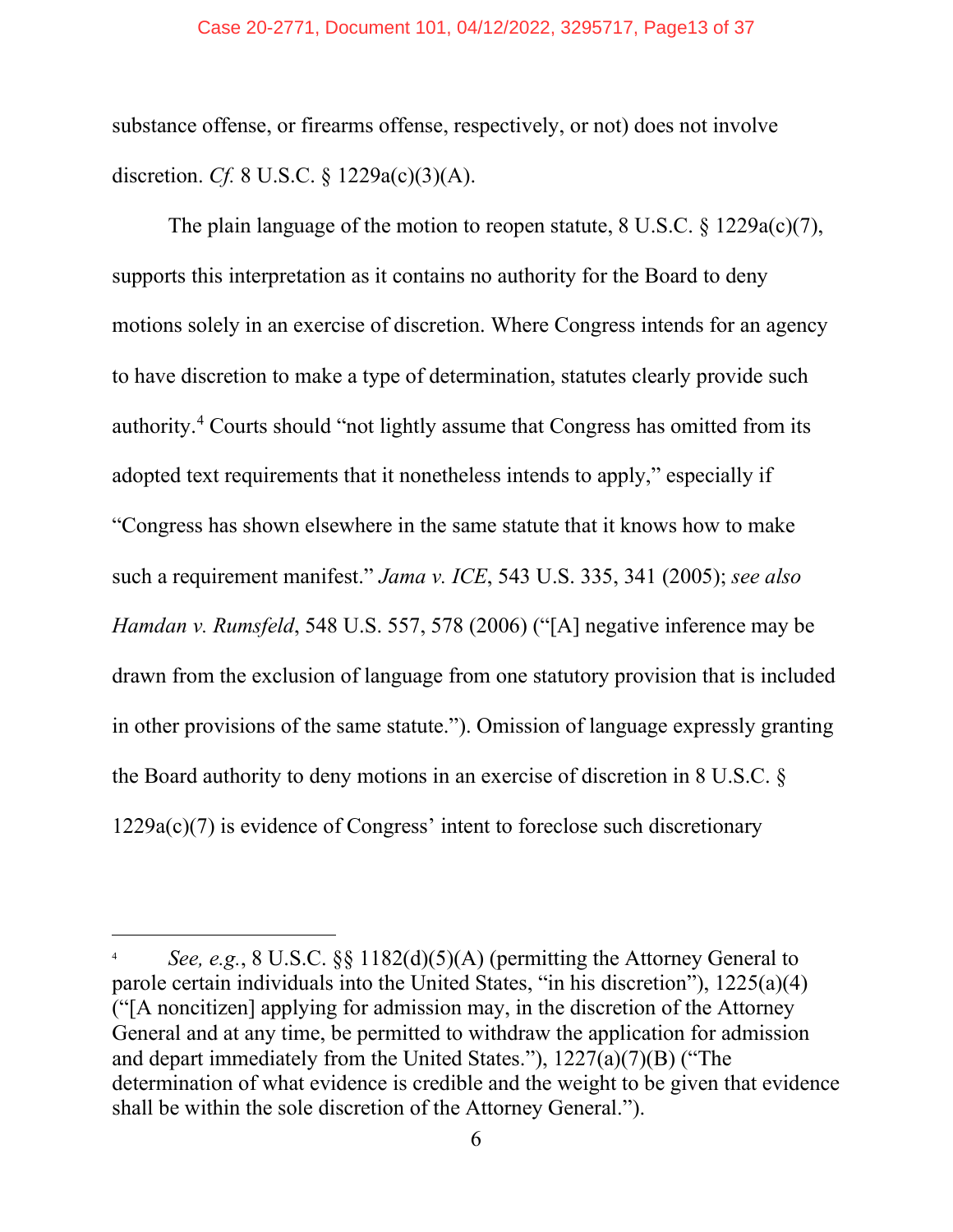denials.<sup>[5](#page-13-0)</sup>

This interpretation is bolstered by the history of the reopening statute. As discussed *supra*, prior to their codification in IIRIRA, motions to reopen were authorized solely by regulation. These regulations expressly provided the agency with the discretionary authority to deny a meritorious motion to reopen. *See* 8 C.F.R. § 3.2 (1997). When Congress elevated motions to reopen to statutory mechanisms, it declined to incorporate a provision on agency discretion, even as it codified many other preexisting regulatory requirements. As the Third Circuit has recognized:

"[W]hen Congress provides exceptions in a statute, . . . [t]he proper inference . . . is that Congress considered the issue of exceptions and, in the end, limited the statute to the ones set forth." That inference is particularly strong when, as here, Congress specifically codified other regulatory limitations already in existence.

*Prestol Espinal v. Att'y Gen.*, 653 F.3d 213, 222 (3d Cir. 2011) (quoting *United* 

*States v. Johnson*, 529 U.S. 53, 58 (2000)); *see also Perez Santana*, 731 F.3d at 58-

<span id="page-13-0"></span><sup>&</sup>lt;sup>5</sup> When Congress created the motion to reopen statute, it addressed the topic for the first time, acting on a clean slate. Thus, it did not need to "explicitly abrogate every related policy put in place by an agency;" rather, the BIA should have "recalibrate<sup>[d its]</sup> regulations" in line with the new statutory scheme. *Contreras-Bocanegra v. Holder*, 678 F.3d 811, 818 (10th Cir. 2012); *see also Pruidze v. Holder*, 632 F.3d 234, 240-41 (6th Cir. 2011). Thus, the doctrine that "when Congress revisits a statute giving rise to a longstanding administrative interpretation without pertinent change," doing so without revising or appealing the interpretation indicates Congress intends to maintain that interpretation, *Commodity Futures Trading Comm. v. Schor*, 478 U.S. 833, 846 (1986), is inapplicable.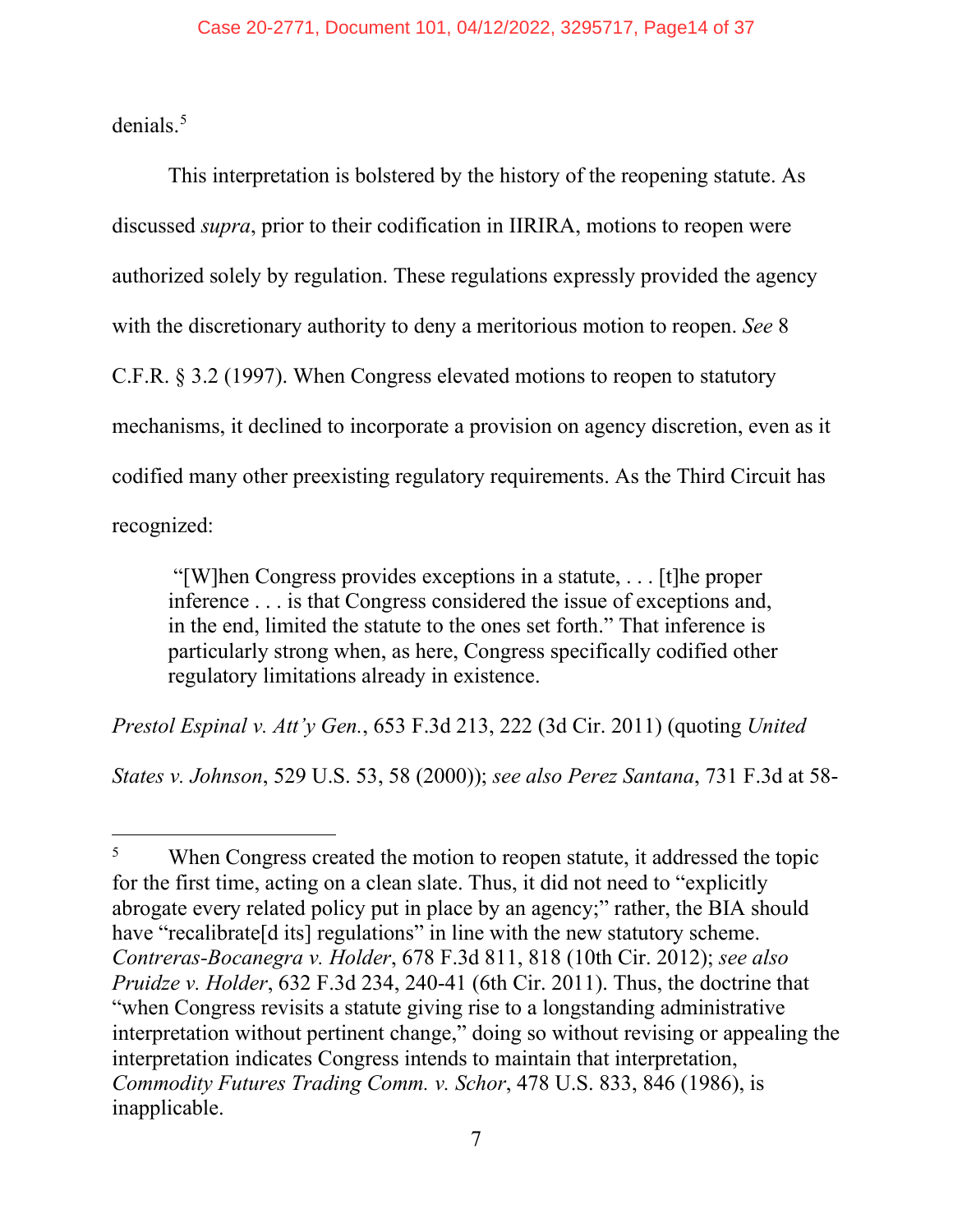#### Case 20-2771, Document 101, 04/12/2022, 3295717, Page15 of 37

59 (holding that "statutory changes are inconsistent with the notion that Congress simply intended to stay silent regarding" a substantial limit on motions to reopen). This Court already has found that Congress' similar failure to include another regulatory provision (8 C.F.R.  $\S$  1003.2(d)) when codifying the right to seek reopening indicated Congressional intent to reject a prior interpretation of that regulation. *See Luna*, 637 F.3d at 101 (noting that Congress "pointedly did not codify" the relevant regulation, unlike other limitations found in the regulations and noting that the Court "should refrain from reading [a] limitation into text where Congress has left it out").

In sum, where Congress elected *not* to provide the agency with unbridled discretion, the Board may not curtail the statutory right to seek reopening by replacing Congress' judgment with its own and assigning itself that discretion.

## <span id="page-14-0"></span>**3. Neither Supreme Court nor Second Circuit Precedent Support the Board's Assertion of Discretionary Authority in This Case.**

In determining that it had discretion to deny Mr. Cross's motion, the BIA relied on *INS v. Doherty*, 502 U.S. 314 (1992). A.R. 5-6. Significantly, that case is inapposite, because it assessed reopening under regulations in place before Congress codified the right to reopen. Neither that decision nor decisions of this Court permit the Board to deny reopening solely in an exercise of discretion in this case.

In *Doherty*, the Court addressed the bases for denying a motion to reopen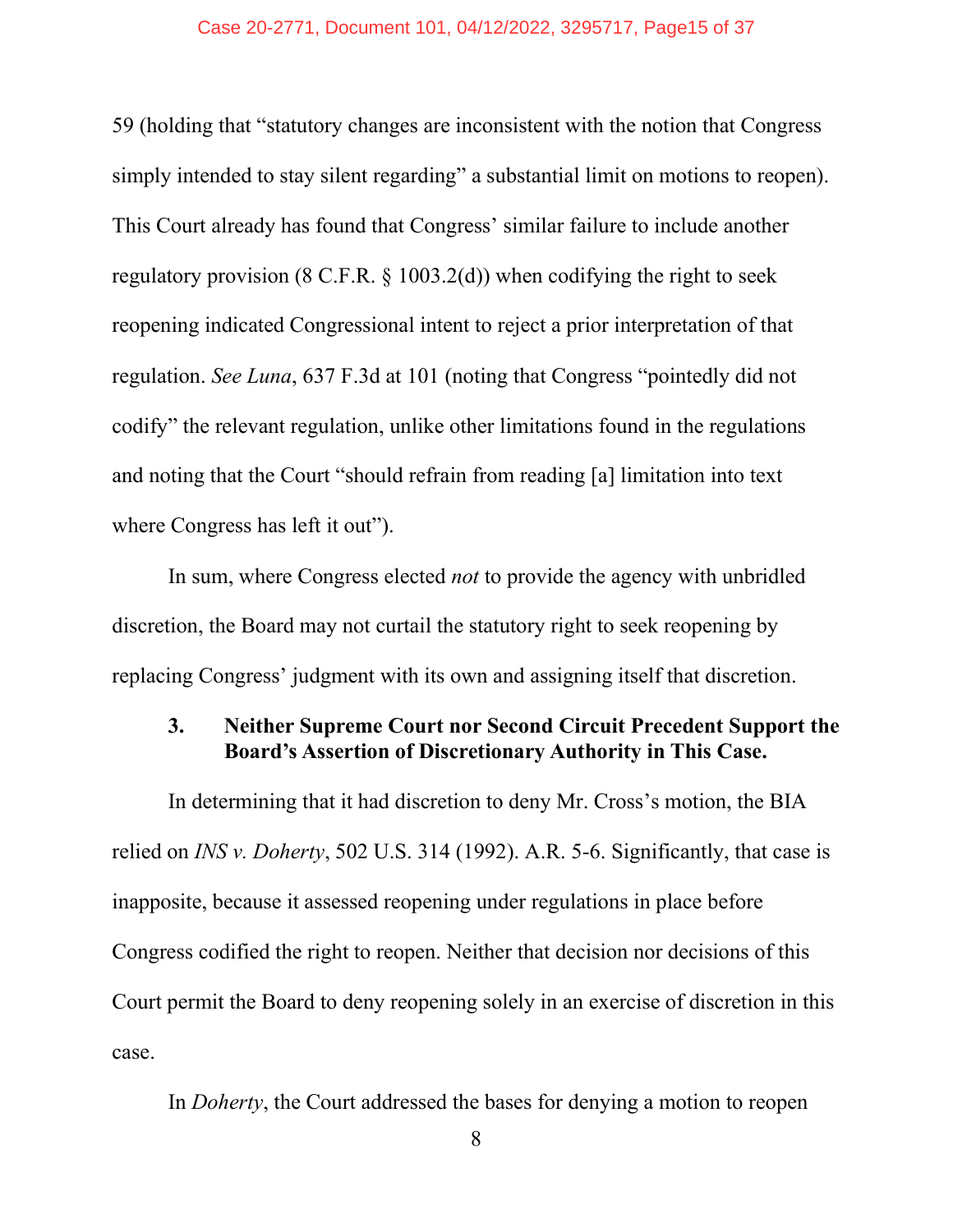#### Case 20-2771, Document 101, 04/12/2022, 3295717, Page16 of 37

but its decision came before Congress created a statutory right to reopen. 502 U.S. at 322 ("There is no statutory provision for reopening of a deportation proceeding, and the authority for such motions derives solely from regulations promulgated by the Attorney General."). Thus, the Court only considered the requirements and limitations of the regulation, which was "couched solely in negative terms" and expressly granted the agency broad discretion. *Id*. at 322-23 (discussing 8 C.F.R. § 3.2). This stands in stark contrast to the motion to reopen statute, where Congress affirmatively elected not to include the language granting the Board such discretion. [6](#page-15-0)

Moreover, *Doherty* did not involve the type of discretionary denial at issue here. In that case, the agency vacated a grant of a reopening based on the movant's failure to present new, material evidence and because the movant had previously withdrawn an application for the relief he sought. 502 U.S. at 321-22.<sup>[7](#page-15-1)</sup> The case

<span id="page-15-0"></span> $6\sigma$  To the extent that the Supreme Court has more recently assumed that, post-IIRIRA, the BIA retained "broad discretion, conferred by the Attorney General, to grant or deny a motion to reopen," *Kucana*, 558 U.S. at 250 (quotation omitted), this assumption was dicta. *Accord Brecht v. Abrahamson*, 507 U.S. 619, 630-31 (1993) (recognizing that stare decisis is not applicable unless an issue was "squarely addressed"); *Webster v. Fall*, 266 U.S. 507, 511 (1925) ("Questions which merely lurk in the record, neither brought to the attention of the court nor ruled upon, are not to be considered as having been so decided as to constitute precedents.").

<span id="page-15-1"></span>As Justice Scalia's concurrence in part noted, the portion of the decision which affirmed the denial based on the purported prior waiver of relief—rather than failure to comply with the motion requirements—was accepted by only two Justices. 502 U.S. at 334 (Scalia, J.).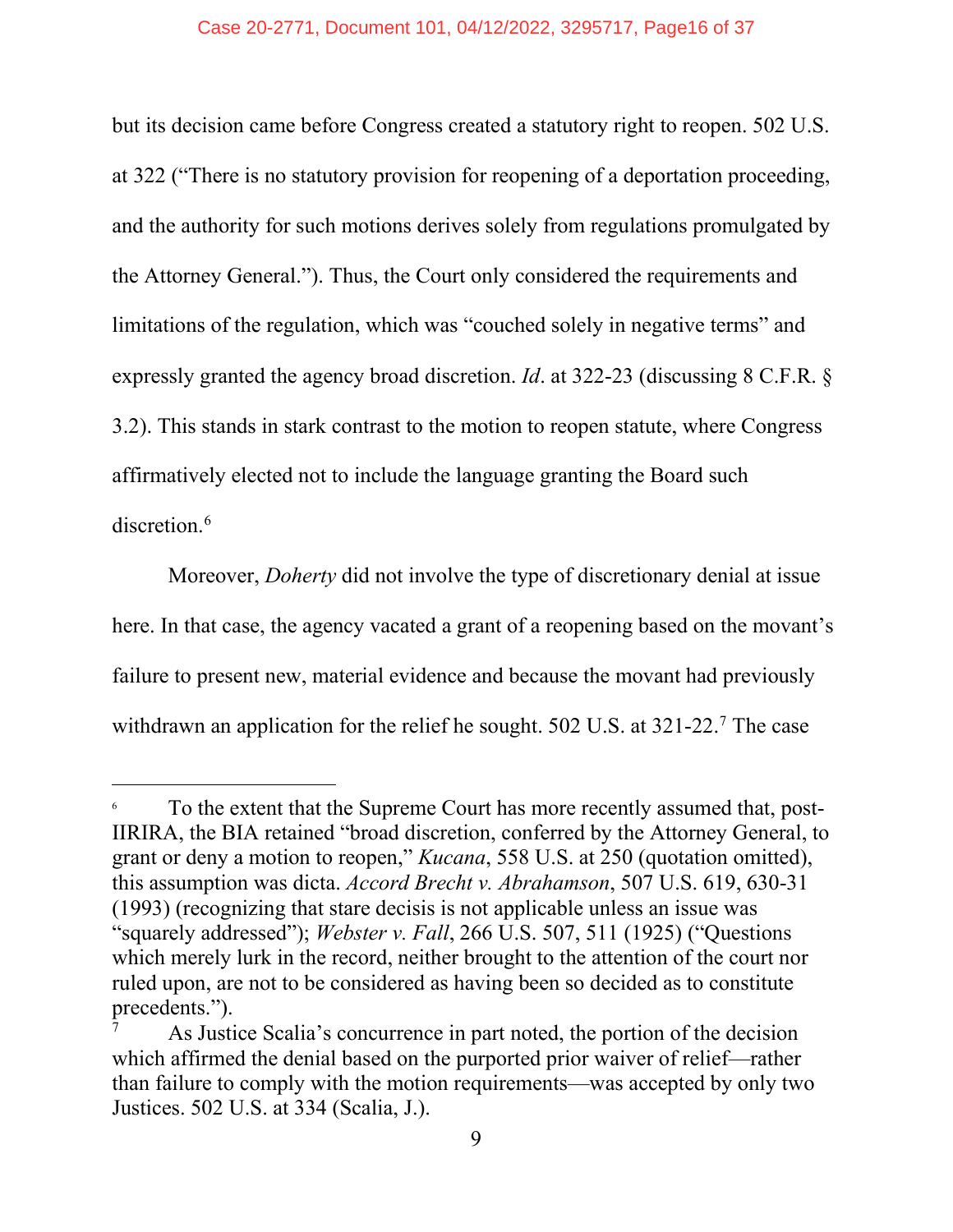#### Case 20-2771, Document 101, 04/12/2022, 3295717, Page17 of 37

did not address a motion to reopen based on a never adjudicated claim that termination is required because the individual is not removable at all.

This Court has cited *Doherty* for the proposition that the Board has broad discretion to deny motions to reopen. However, those cases do not address whether, post-codification, the Board actually possesses the discretion exercised in this case. They largely state that the Board has "broad discretion" to deny motions in the context of the standard of review for motions where *the merits* involved an element of discretion. *Cao v. Dep't of Justice*, 421 F.3d 149, 156 (2d Cir. 2005) (noting that the BIA can deny a regulatory motion to remand based on "a determination that even if the applicant were eligible, asylum would be denied in the exercise of discretion"); *Singh v. Mukasey*, 536 F.3d 149, 154-55 (2d Cir. 2008) (noting the Board can deny reopening "where the ultimate relief is discretionary" and "it would not grant the relief in the exercise of discretion"). In other cases, the Court only considered whether the BIA abused its discretion in applying the requirements for motions to reopen (i.e., presenting previously unavailable evidence). *See, e.g.*, *Alrefae v. Chertoff*, 471 F.3d 353, 361-63 (2d Cir. 2006) (vacating denial of motion where individual had made a prima facie case for relief and presented new, material evidence); *Maldonado v. Holder*, 763 F.3d 155, 164 (2d Cir. 2014) (affirming denial of motion based on lack of material and previously unavailable evidence). In contrast to those cases, the motion here is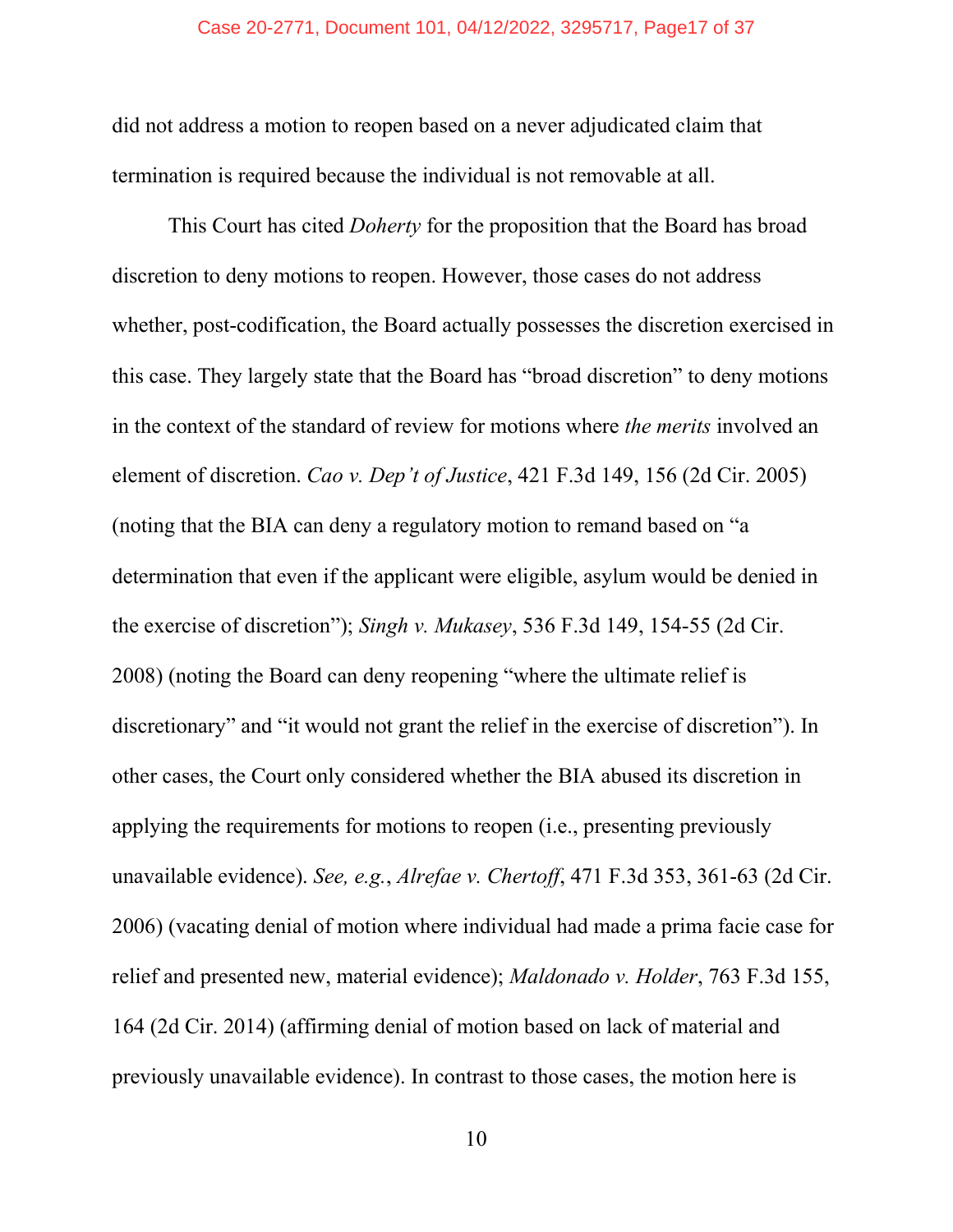#### Case 20-2771, Document 101, 04/12/2022, 3295717, Page18 of 37

based on lack of removability and complies with the reopening requirements. Thus, the Court's prior decisions do not bar granting Mr. Cross's petition for review on this basis. *Accord Brecht*, 507 U.S. at 630-31.

## <span id="page-17-0"></span>**4. To the Extent Respondent Argues that 8 C.F.R. § 1003.2(a) Authorizes the Discretionary Denial in this Case, the Regulation Conflicts with the Statute.**

To the extent that Respondent claims agency regulations purport to provide discretion beyond what Congress conferred by statute, those regulations conflict with the text and purpose of the motion to reopen statute. By regulation, "[t]he decision to grant or deny a motion to reopen or reconsider is within the discretion of the Board, subject to the restrictions of this section." 8 C.F.R. § 1003.2(a).

Application of that regulation to support the BIA's denial in this case conflicts with congressional intent to divest the agency of discretionary authority over statutory motions to reopen. *See* 8 U.S.C. § 1229a(c)(7) (not providing discretion to deny motions meeting the statutory requirements seeking reopening to apply for non-discretionary relief from removal). Thus, it is not entitled to deference pursuant to *Chevron U.S.A, Inc. v. Natural Resources Defense Council, Inc.*, 467 U.S. 837 (1984). Because Congressional intent is clear from the plain language of the statute and using traditional tools of statutory interpretation, *see supra* Section II.A.2, that "unambiguously expressed intent of Congress" governs.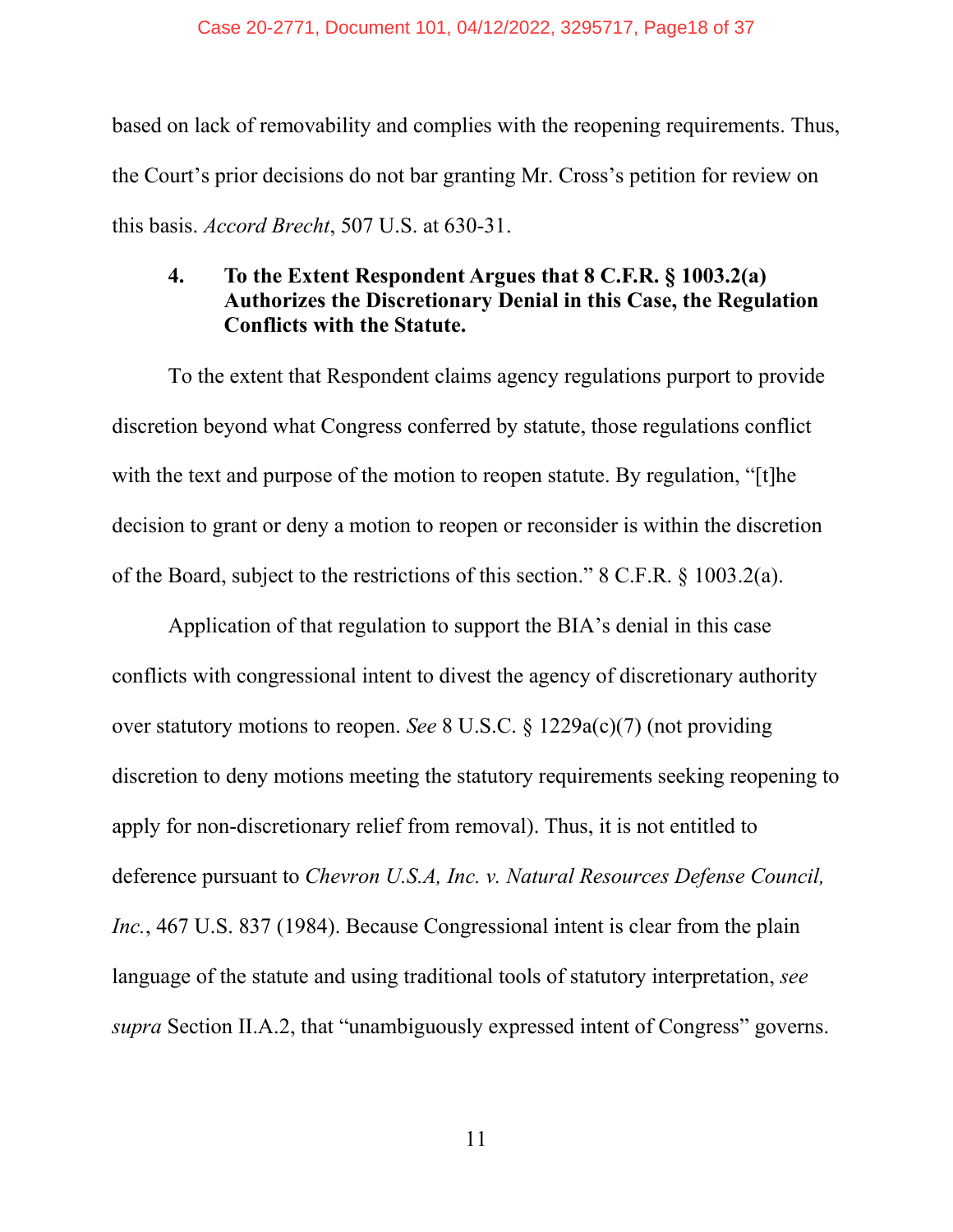*Id.* at [8](#page-18-0)42-43.<sup>8</sup>

Courts only consider whether an agency interpretation of a statute is reasonable if congressional intent is unclear. *Chevron*, 467 U.S. at 842-43. But even if the Court were to find that Congress had not unambiguously intended to remove agency discretion over statutory motions, such an interpretation of the regulation would not provide a reasonable construction of the statute. *See, e.g*, *Kisor v. Wilkie*, 139 S. Ct. 2400, 2415-18 (2019). Permitting such denials of motions to reopen filed to pursue non-discretionary claims—such as termination for lack of removability—would eliminate the distinction in standards for regulatory and statutory motions to reopen. In addition to motions filed pursuant to 8 U.S.C. § 1229a(c)(7), a separate, regulatory process through which noncitizens can request reopening in the exercise of the agency's discretion continues to exist. *See* 8 C.F.R. §§ 1003.2(a), 1003.23(b)(1) (providing separate regulatory authority for sua sponte reopening). Permitting the Board to utilize the same broad

<span id="page-18-0"></span>The interpretation of the statute in the unpublished BIA decision in Mr. Cross's case is not itself entitled to *Chevron* deference, regardless of any statutory ambiguity. To the extent the BIA implicitly interpreted the statute to permit the discretionary denial of a motion to reopen that complies with all statutory requirements and seeks termination, it is entitled to, at most, deference under *Skidmore v. Swift & Co.*, which applies deference in accordance with an agency decision's "power to persuade." 323 U.S. 134, 140 (1944). The relevant portion of the BIA's decision is brief and provides no explanation for interpreting the statutory text to permit its discretionary denial. *See, e.g.*, *Pierre v. Holder*, 588 F.3d 767, 772 (2d Cir. 2009) (declining to afford deference to unpublished BIA decision).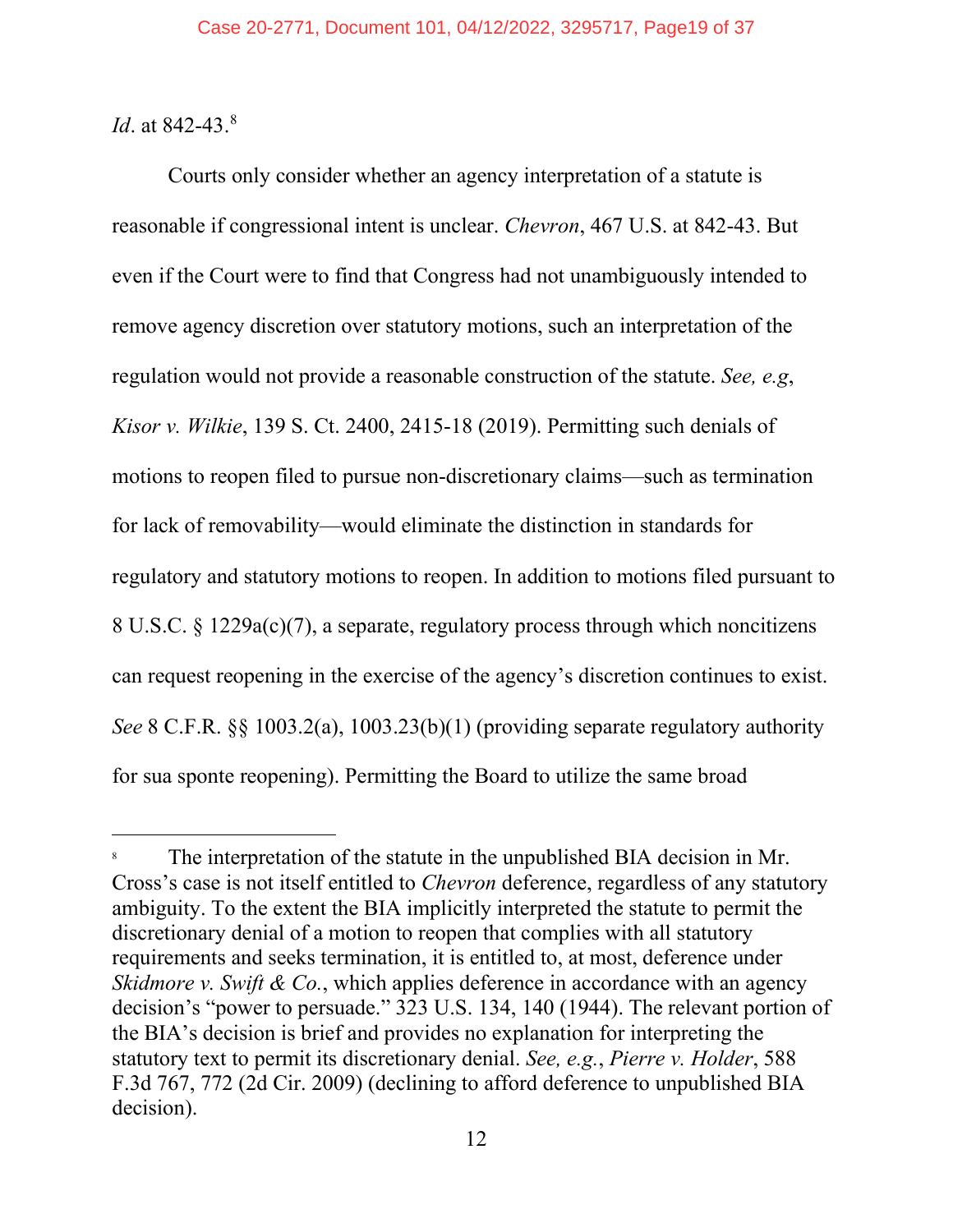#### Case 20-2771, Document 101, 04/12/2022, 3295717, Page20 of 37

discretionary authority to adjudicate statutory and sua sponte motions to reopen would arbitrarily collapse these separate types of motions into a single opportunity to seek reopening wholly controlled by agency discretion. *Cf. Luna*, 637 F.3d at 96 (distinguishing between statutory and regulatory motions to reopen).

Furthermore, to the extent the regulation purports to permit the agency to discretionarily deny a motion to reopen permitted under the statute, it is an impermissible expansion of the agency's authority and, therefore, unreasonable. *See, e.g.*, *Bowen v. Georgetown Univ. Hosp.*, 488 U.S. 204, 208 (1988) ("It is axiomatic that an administrative agency's power to promulgate legislative regulations is limited to the authority delegated by Congress."); *cf. Luna*, 637 F.3d at 100 (explaining that "the BIA may not contract the jurisdiction that Congress gave it" over motions to reopen); *Perez Santana*, 731 F.3d at 56 (rejecting theory that "the government possesses the discretion to impose other substantive limitations on a noncitizen's right to file a motion to reopen that lack any foundation in the statutory language"). By allowing denials of motions to reopen that make a prima facie case on the merits, the regulation would permit the Board to refuse to correct errors that affected whether the underlying proceedings were lawful and proper, even though that is the purpose of the motion to reopen process. *See Dada*, 554 U.S. at 18. Such an interpretation—permitting adjudication that runs contrary to the purposes of the statute—cannot be reasonable.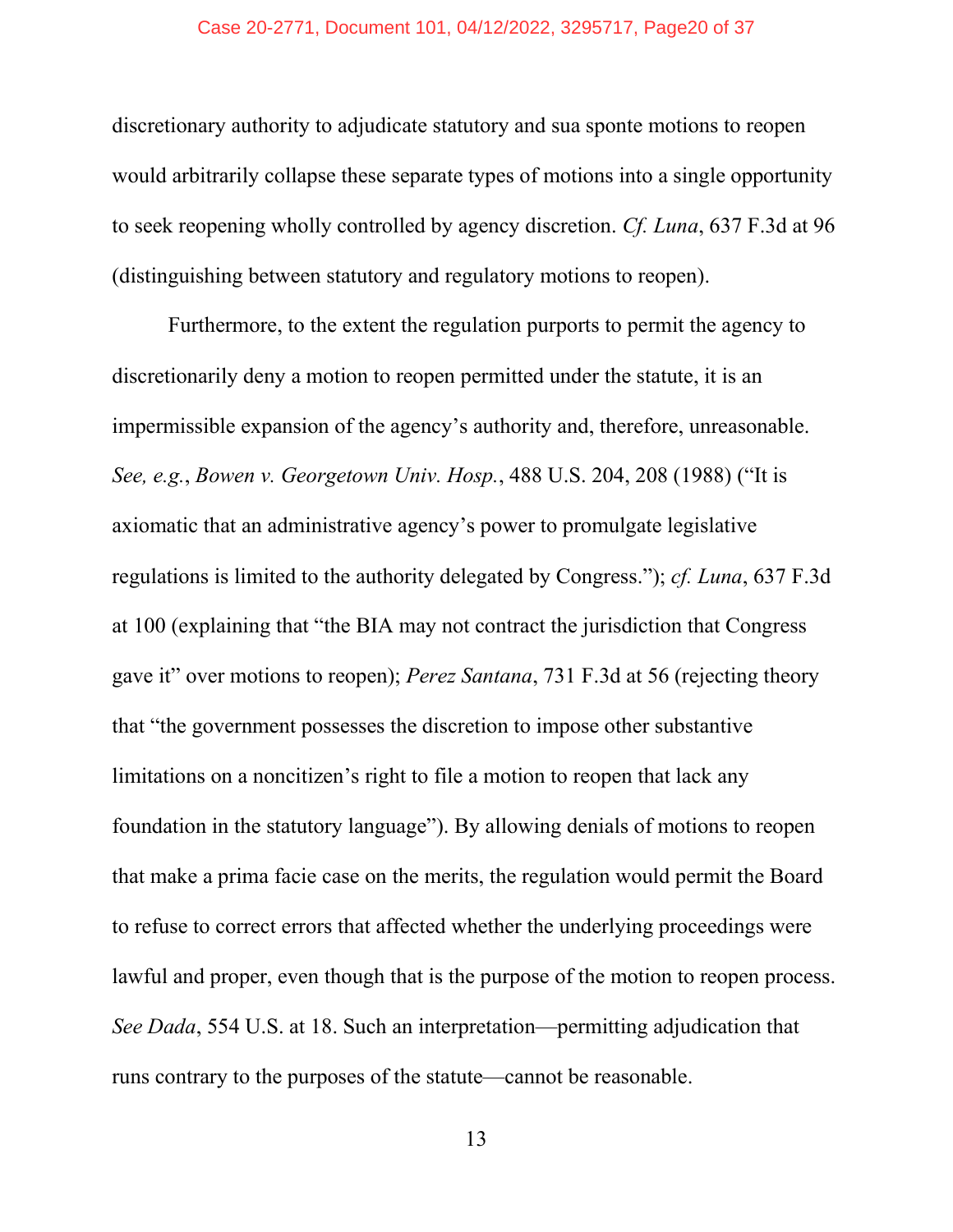## <span id="page-20-0"></span>**5. Mr. Cross's Motion Complied with the Statutory Requirements and Established that He Was Not Removable.**

Mr. Cross complied with the requirements for a motion to reopen and conclusively established that he is not removable. At a minimum, the BIA failed to address Mr. Cross's arguments related to these issues. Thus, it erred by denying the motion in an extra-statutory exercise of discretion.

First, Mr. Cross presented new, previously unavailable and material arguments and evidence in support of his motion—that, pursuant to this Court's decision in *Jack v. Barr*, he was not removable. *See* A.R. 21-23. To the extent that the Board found otherwise, it failed to consider relevant arguments and relied on legal errors. *See infra* Section II.C.

Next, Mr. Cross complied with the statutory requirements for motions to reopen, including the time and number limitations because he established that equitable tolling was required. A.R 23-25. If a movant establishes that he qualifies for tolling, the motion to reopen is treated as statutorily compliant. *See Ortega-Marroquin v. Holder*, 640 F.3d 814, 819-20 (8th Cir. 2011); *Singh v. Holder*, 658 F.3d 879, 884 (9th Cir. 2011). To the extent the Board found otherwise, it failed to consider relevant arguments and relied on legal errors. *See infra* Section II.B.

Finally, Mr. Cross established that he is not removable—either as charged in the Notice to Appear (NTA) or otherwise. To the extent the Board found otherwise, it failed to provide any explanation and relied on legal errors. *See* Pet.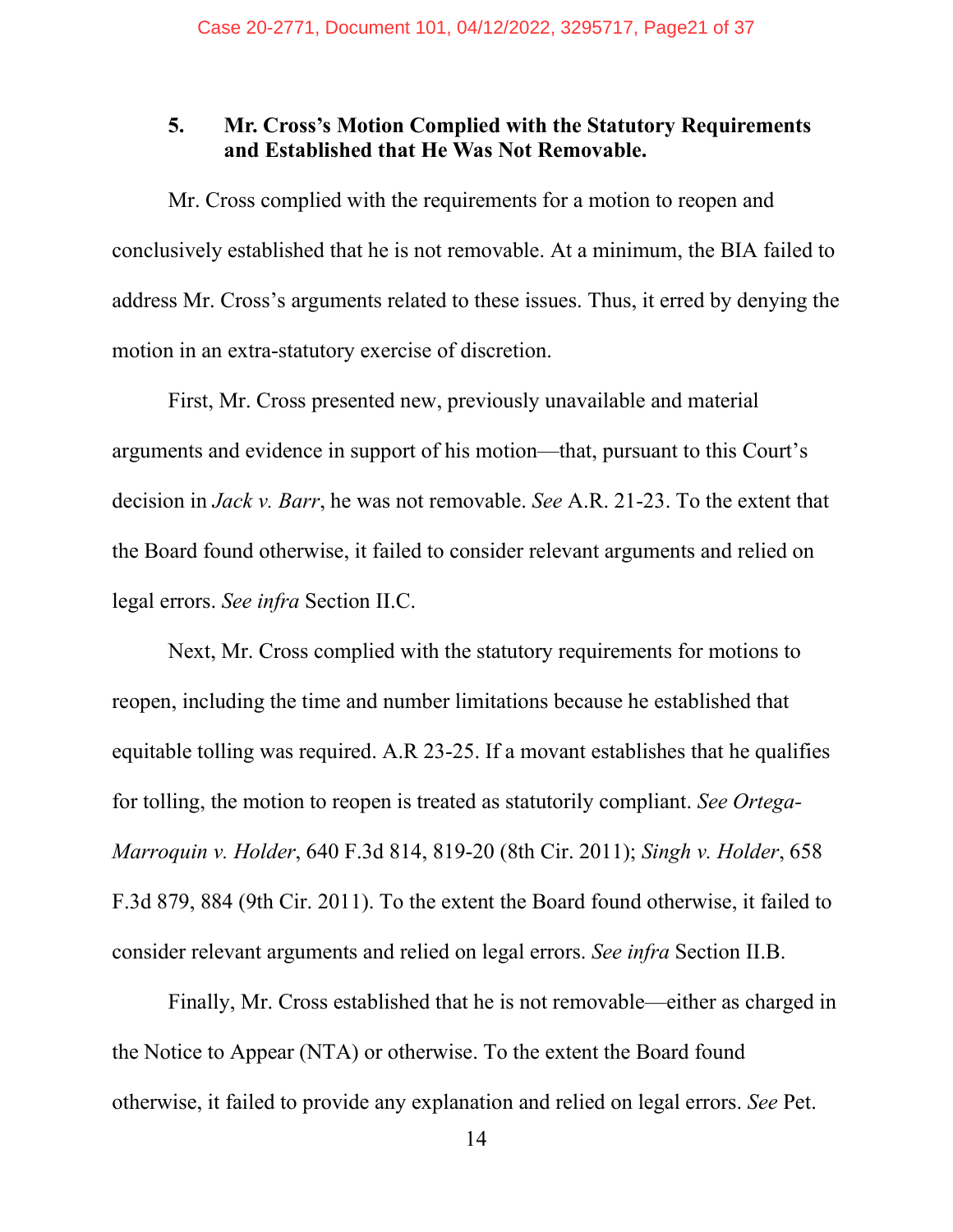Br. 23-32; *see also infra* Section II.C.3. For these reasons, remand is required.

## <span id="page-21-0"></span>**B. The Board Erred to the Extent that It Found Mr. Cross Did Not Warrant Equitable Tolling of the Motion to Reopen Deadline.**

The Board also denied Mr. Cross's October 2020 motion to reopen "as timeand number-barred." A.R. 6. However, it did so without adequately considering Mr. Cross's argument that he was entitled to tolling of those limitations, which would have rendered his motion statutorily compliant. This error requires remand.

Mr. Cross argued that he was entitled to equitable tolling because this Court's decision in *Jack v. Barr*, 966 F.3d 95 (2d Cir. 2020), constituted an extraordinary circumstance and he "diligently filed the instant motion by submitting it to the BIA via overnight mail 82 days after" issuance of *Jack*. A.R. 23-25. Thus, he sought to have the motion treated as timely filed and not subject to the one-motion limit, pursuant to the statute. *See, e.g.*, *Ortega-Marroquin*, 640 F.3d at 819-20. The Board did not address this argument at all; this was impermissible.

The Board "must actually consider the evidence and argument that a party presents." *Yan Chen v. Gonzales*, 417 F.3d 268, 272 (2d Cir. 2005) (quotation omitted); *see also Ke Zhen Zhao v. Dep't of Justice*, 265 F.3d 83, 97 (2d Cir. 2001) ("[W]hen faced with a motion to reopen, the Board has an obligation to consider the record as a whole."); *Luna*, 637 F.3d at 102 ("[A] failure to consider facts relevant to the motion to reopen is, as a matter of law, reversible error."). Where,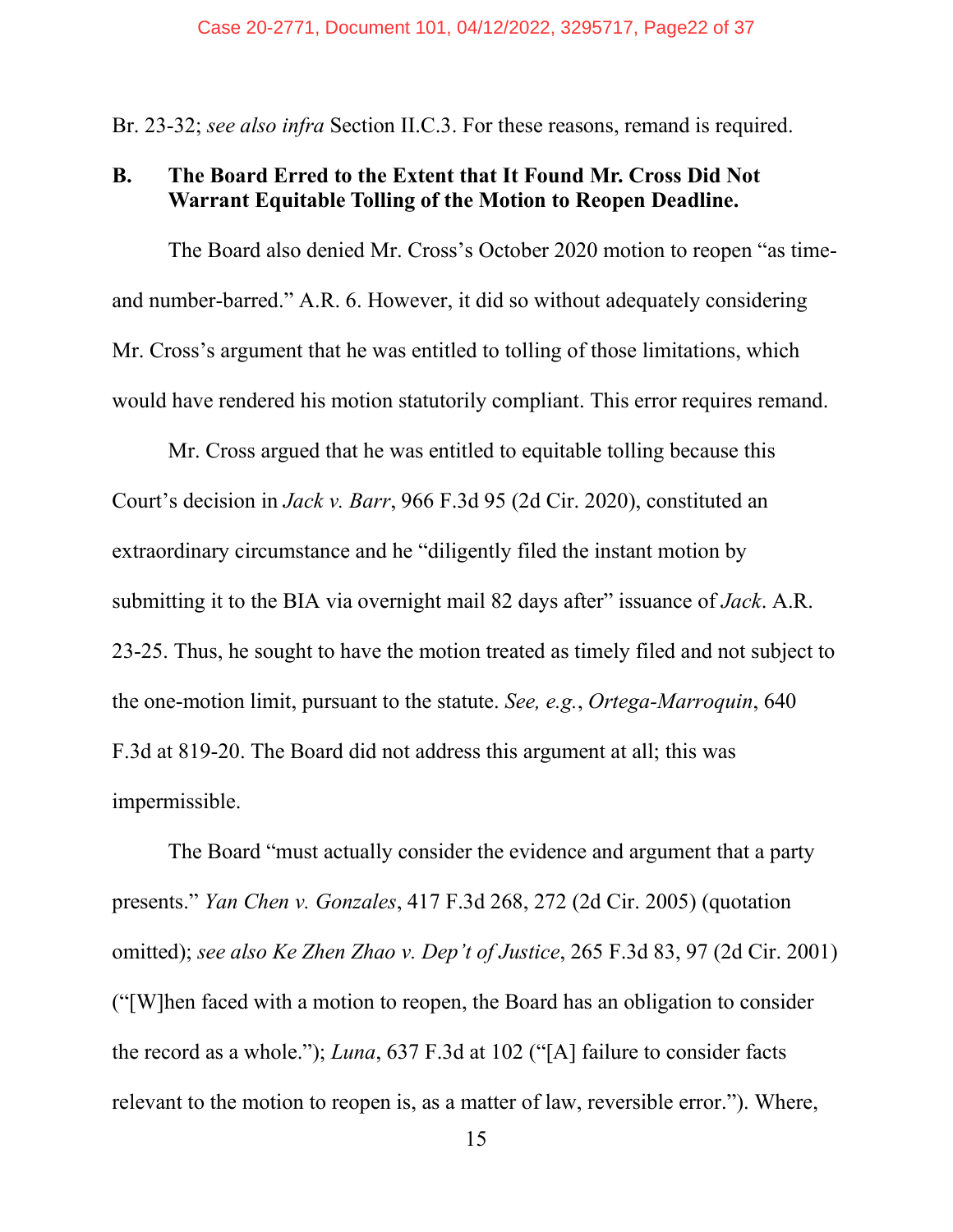#### Case 20-2771, Document 101, 04/12/2022, 3295717, Page23 of 37

as here, the BIA entirely fails to consider arguments put forth by a noncitizen presenting his case, it fails this basic test. *Yan Chen*, 417 F.3d at 275 (granting petition where BIA failed to consider country condition report); *Tian-Yong Chen v. INS*, 359 F.3d 121, 128-29 (2d Cir. 2004) (remanding where BIA and IJ failed to consider a "significant aspect" of petitioner's testimony).

Here, the Board entirely failed to consider—let alone analyze—the equitable tolling argument in Mr. Cross's motion. The Board's only discussion of tolling relates to the distinct tolling argument Mr. Cross put forth in his first motion to reopen. A.R. 5 ("We again determine that, on this record, the respondent has not demonstrated due diligence in seeking the vacatur."). However, that argument rested on entirely different grounds. A.R. 4 (noting that the first motion "argu[ed] that equitable tolling applied to his case based on the July 16, 2019, vacatur of his September 1999, conviction by the New York Supreme Court due to violation of his constitutional rights"). But this misses the point of the tolling argument actually before the Board *in the second motion*—that tolling was warranted due to the error corrected by this Court's decision in *Jack* and that Mr. Cross was diligent in pursuing the motion promptly after *Jack* was issued.

The BIA may not summarily deny Petitioner's request for equitable tolling and reconsideration without analysis. *Anderson v. McElroy*, 953 F.2d 803, 806 (2d Cir. 1992) (holding that "cursory, summary or conclusory statements from the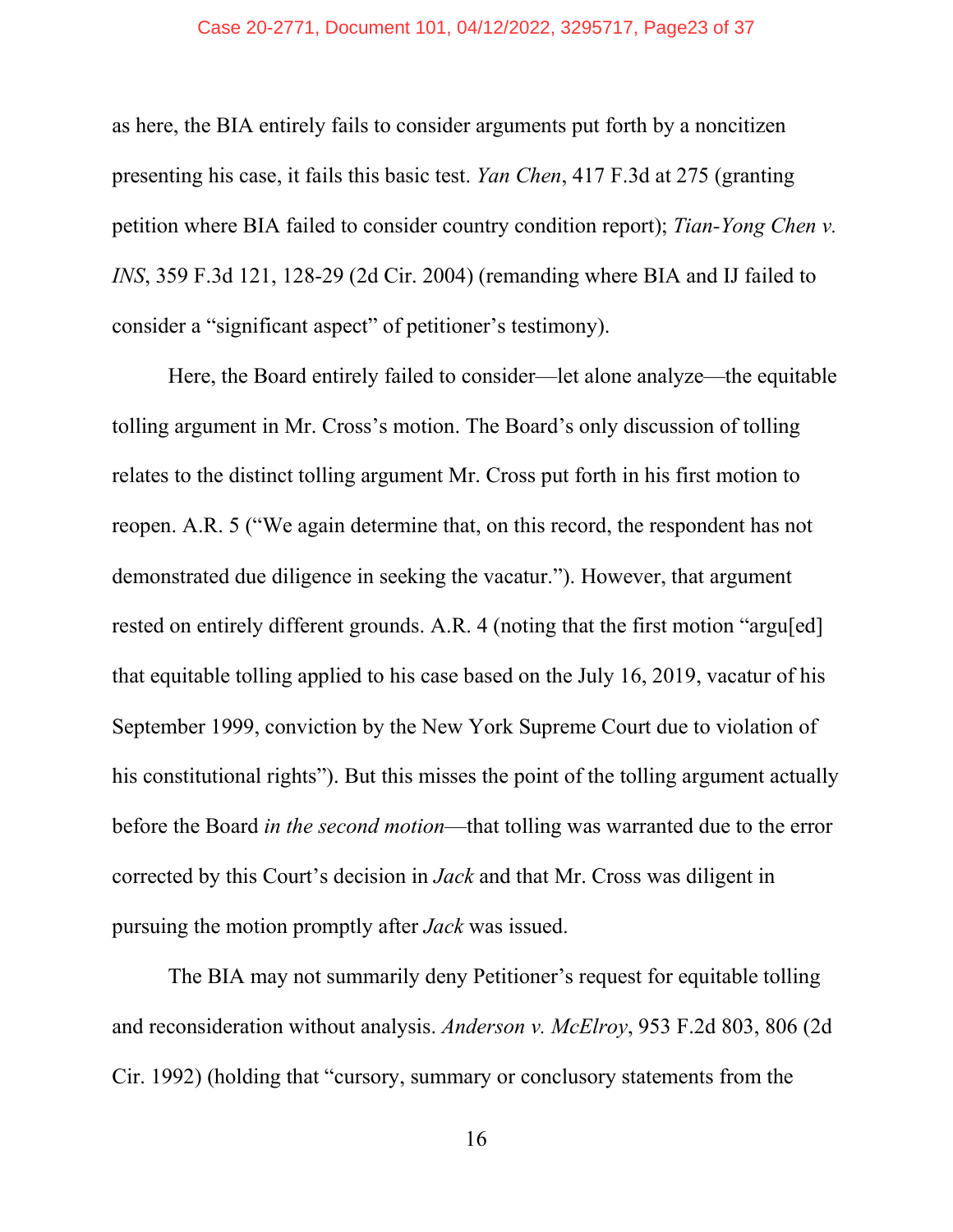#### Case 20-2771, Document 101, 04/12/2022, 3295717, Page24 of 37

Board leave us to presume nothing other than an abuse of discretion"). Nor may the Board replace the argument that Mr. Cross actually made—that tolling is warranted based on this Court's decision in *Jack* and his diligence following that decision—with a separate argument that it would prefer to address—whether the tolling argument in a previous motion on separate grounds was sufficient. *Cf. Mata*, 576 U.S. at 149 (faulting a court for "construling]' [a motion to reopen] as something it was not" (quotations omitted)).

Where, as here, the Board offers only "cursory, summary, [and] conclusory statements" in response to an equitable tolling argument, a reviewing court would have to "scour the record" and look beyond the agency decision to affirm. *Anderson*, 953 F.2d at 806; *Song Jin Wu v. INS*, 436 F.3d 157, 164 (2d Cir. 2006). However, as the Supreme Court has held, "[i]f th[e] grounds [an agency invokes for its decision] are inadequate or improper, the court is powerless to affirm the administrative action by substituting what it considers to be a more adequate or proper basis. To do so would propel the court into the domain which Congress has set aside exclusively for the administrative agency." *Securities and Exchange Comm'n v. Chenery Corp.*, 332 U.S. 194, 196 (1947); *see also Singh v. Dep't of Justice*, 461 F.3d 290, 294 n.3 (2d Cir. 2006) ("[W]e cannot, on appeal, substitute an argument . . . for those that the BIA actually gave to support the conclusion [petitioner] disputes on appeal."). Thus, remand to address the tolling argument is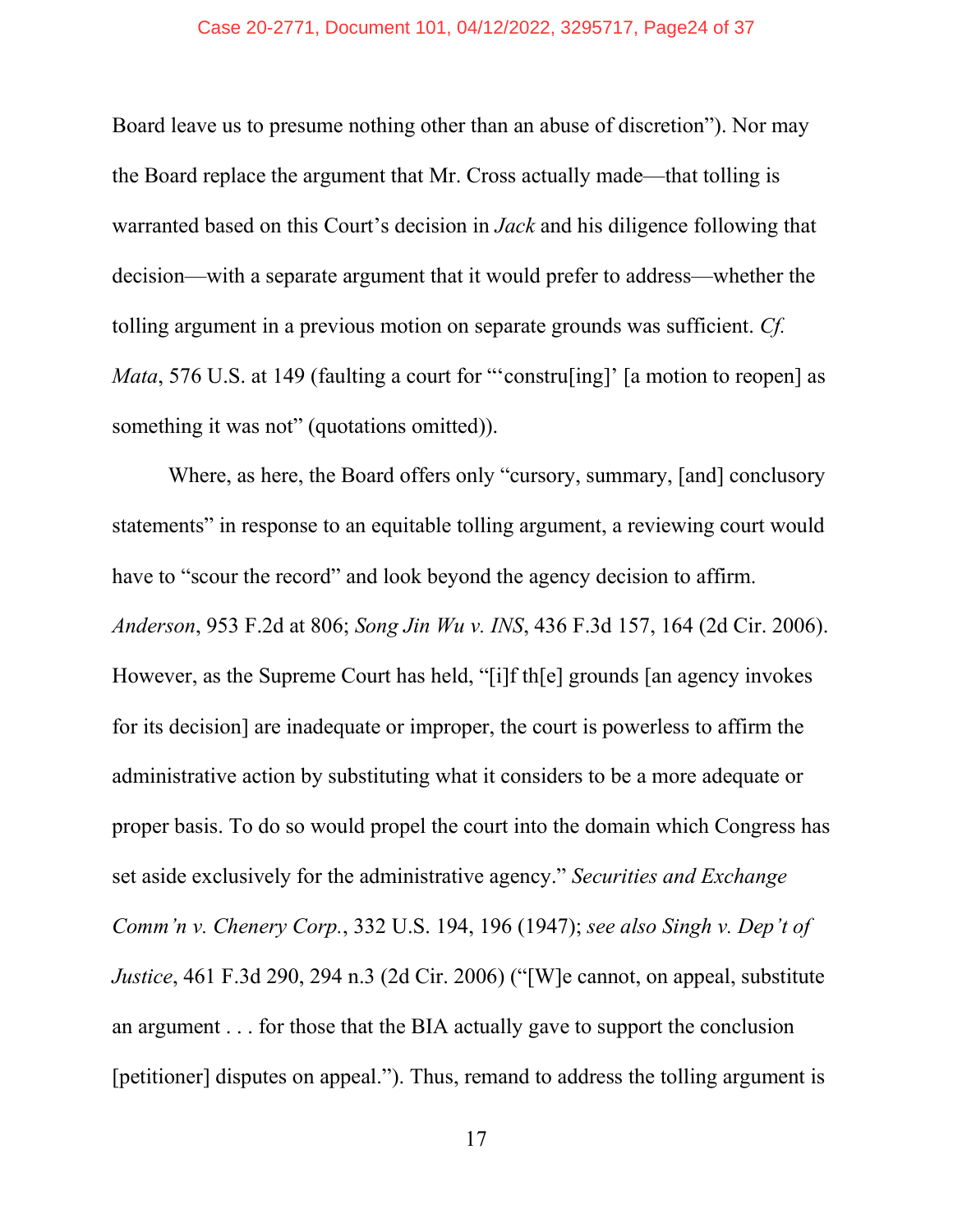appropriate.

Finally, even if the Board's cursory reference to its prior tolling decision on separate grounds were sufficient to meet its obligation to address the October 2020 tolling claim—which it was not—any tolling analysis in the decision is premised on legal error. As the Supreme Court has recognized, an individual is "entitled to equitable tolling," where he shows "(1) that he has been pursuing his rights diligently, and (2) that some extraordinary circumstance stood in his way and prevented timely filing." *Holland v. Florida*, 560 U.S. 631, 649 (2010) (quotation omitted). As to the diligence requirement, tolling is warranted if a noncitizen demonstrates "due diligence in pursuing the case *during the period the [noncitizen] seeks to toll*." *Iavorski v. INS*, 232 F.3d 124, 135 (2d Cir. 2000). Here, the BIA incorporated its diligence analysis from the first motion to reopen decision, which faulted Mr. Cross for waiting too long after the 1999 conviction to seek a vacatur. A.R. 5, 64. However, the amount of time between the conviction and the vacatur request is not relevant, because the conviction did not occur "during the period of time [Mr. Cross] seeks to toll." *Iavorski*, 232 F.3d at 135. Instead, the Board should have addressed the delay between the removal order and the filing of the motion to reopen. Remand is necessary to correct this error.

## <span id="page-24-0"></span>**C. The Board Erred In Finding that Mr. Cross's Motion Did Not Present Material Evidence.**

Finally, the Board found that Mr. Cross did not demonstrate that this Court's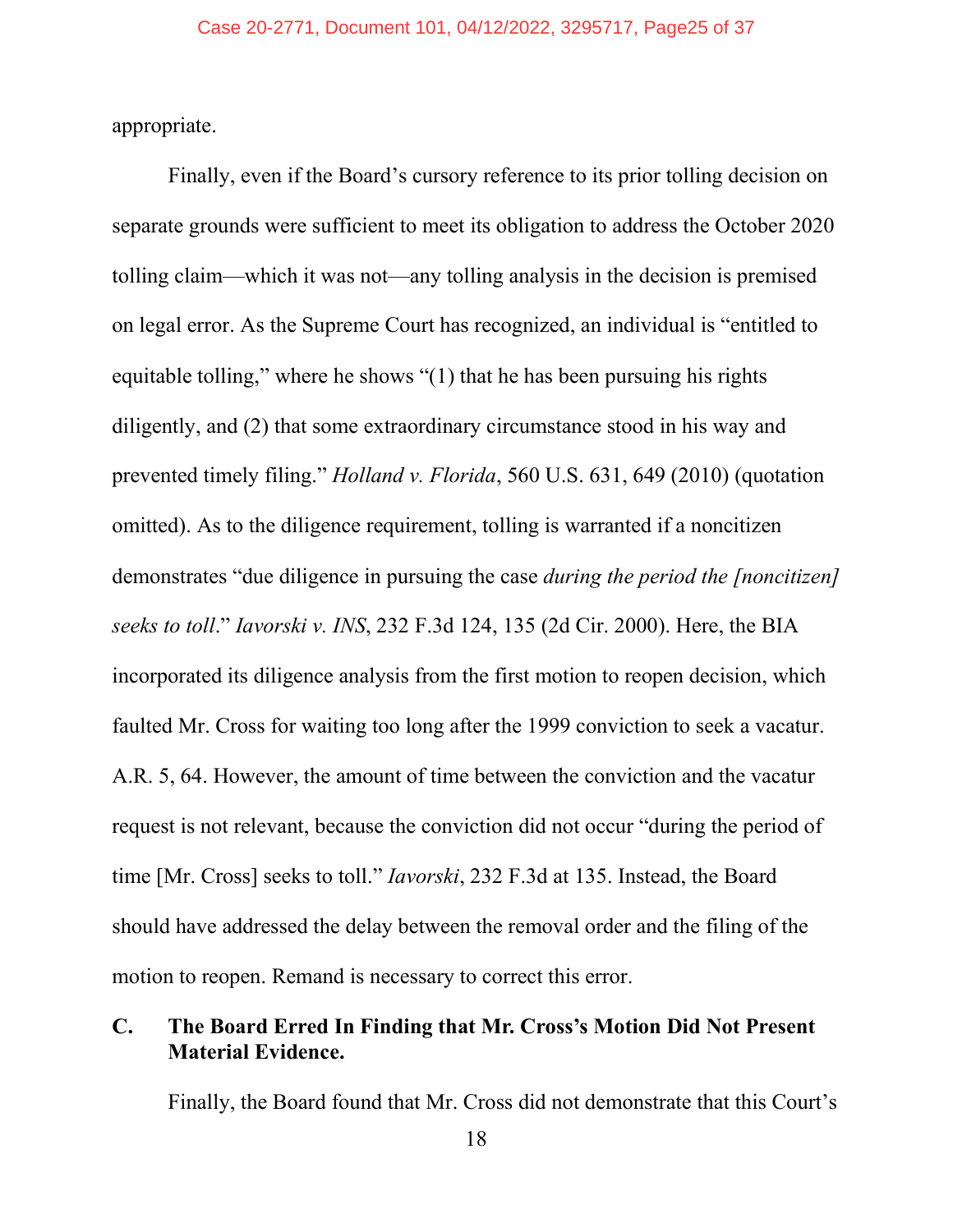decision in *Jack* was "material, such that it would change the outcome of the case." A.R. 5. Although this portion of the decision is not a model of clarity, the Board appears to find that the decision is immaterial based on its unsupported statement that "respondent remains subject to removal from this country on other independent grounds." *Id*. This too is error.

## <span id="page-25-0"></span>**1. The Board Failed to Address Mr. Cross's Argument That He Is Not Removable.**

By stating without explanation or support that Mr. Cross remained removable, despite his motion including arguments to the contrary, the BIA again failed in its obligation to consider the arguments presented to it. Here, Mr. Cross argued in his October 2020 motion that he was not removable. A.R. 21-23 (arguing that "*none* of Mr. Cross's convictions provide a basis for removal" (emphasis added)). The Board's unsupported statement he remains subject to removal cannot sufficiently address those arguments.

By failing to reference in any way the arguments that Mr. Cross made related to removability, the Board did not "actually consider the . . . argument that [Mr. Cross] present[ed]." *Yan Chen*, 417 F.3d at 272 (quotation omitted); *see also supra* 15-17. As a result, this Court is left with no meaningful way to address the legal basis for this finding. As a result, remand is necessary. *See, e.g.*, *Song Jin Wu*, 436 F.3d at 164 ("It is not the function of a reviewing court in an immigration case to scour the record to find reasons why a BIA decision should be affirmed.").

19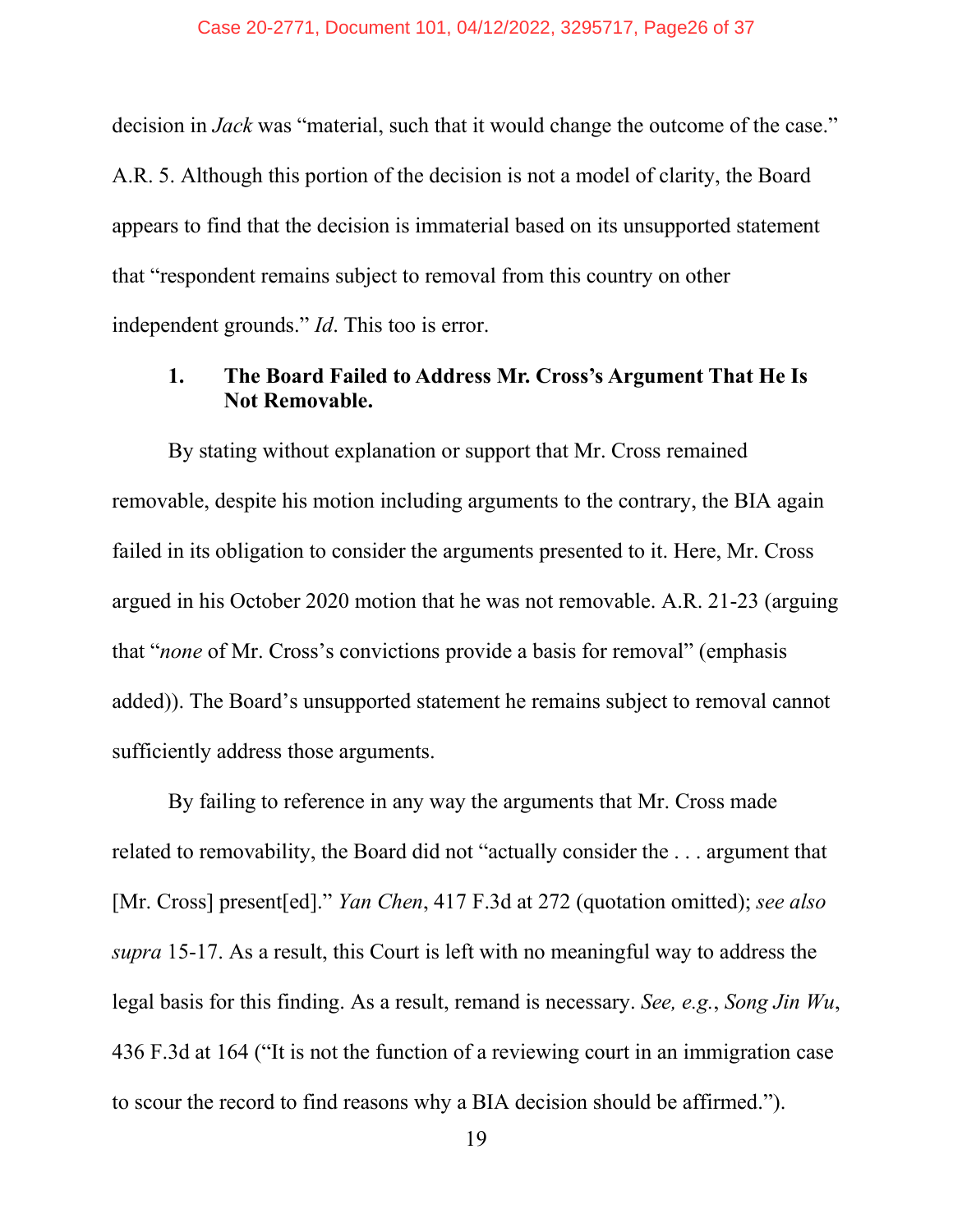## <span id="page-26-0"></span>**2. To the Extent It Found Mr. Cross Removable Based on a Conviction Under New York Penal Law § 220.09(1), the Board Erred by Considering Facts and Charges Outside the NTA.**

Even if this Court were to consider the Board's unsupported statement that Mr. Cross remains removable as sufficient—which it is not—remand would be required. Such a finding would necessarily rely on facts and charges not included in the NTA. This is contrary to immigration courts' role in removal proceedings to adjudicate removability based on allegations and charges brought against an individual by DHS.

The Board noted that, following the vacatur of the 1999 conviction, it was "replaced with a plea to the violation of N.Y. Penal Law section 220.09(1)." A.R. 5. However, as this necessarily occurred well after DHS issued and filed the NTA in this case, any removability charge based on that conviction was not before the BIA and thus, could not serve as a basis on which to find Mr. Cross removable. Nor did DHS seek to issue an amended NTA after Mr. Cross moved to reopen. It is axiomatic that the Board cannot find an individual removable based on an *uncharged* ground of removability, because both the INA and due process require notice of charges against an individual and a meaningful opportunity to dispute the charge. *See* 8 U.S.C. § 1229(a)(1); *Pierre*, 588 F.3d at 777 (holding that the Board may not "sua sponte invoke[]" an uncharged ground of removability). *Cf. Mullane v. Central Hanover Bank & Trust Co.*, 339 U.S. 306, 314 (1950) (finding due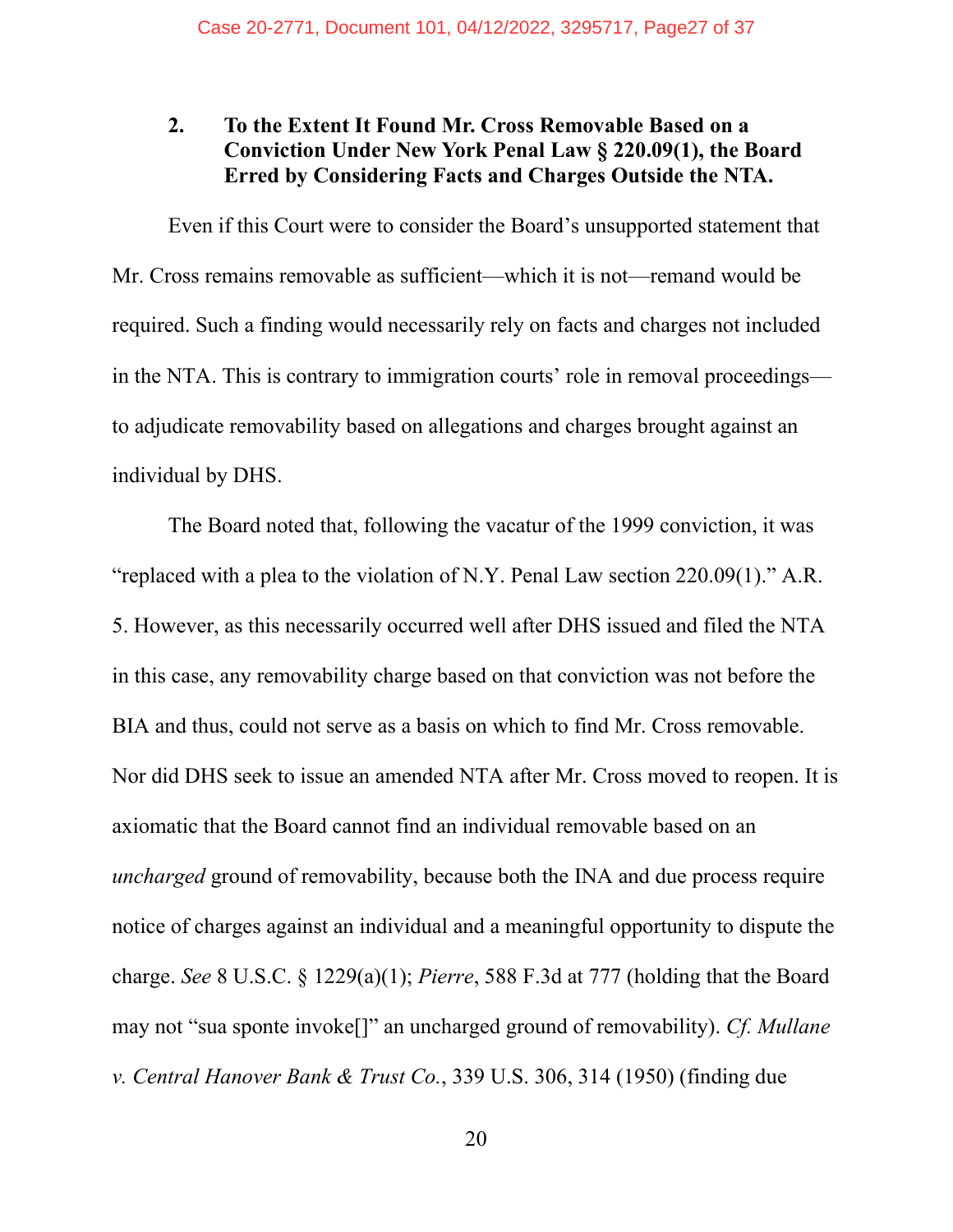process requires "notice reasonably calculated, under all the circumstances, to apprise interested parties of the pendency of the action and afford them an opportunity to present their objections"). Thus, to the extent that the Board based its decision on a finding that the uncharged conviction under N.Y.P.L. § 220.09(1) rendered Mr. Cross removable, that finding was in error and requires vacatur. *See also* Pet. Br. 29-31.

## <span id="page-27-0"></span>**3. To the Extent It Found Mr. Cross Removable Based on a Conviction Under N.Y.P.L. § 220.09(1), the Board Erred Because § 220.09(1) is Categorically Overbroad and Cannot Serve as a Removal Predicate Under 8 U.S.C. § 1227(A)(2)(B). [9](#page-27-1)**

To the extent that the Board considered the conviction under N.Y.P.L. §

220.09(1) as a basis for determining that Mr. Cross "remains subject to removal,"

A.R. 4, it erred by failing to address arguments presented to it and, further, by

considering facts and charges outside of the NTA. However, even were this not the

case, the Board's determination would be in error and require remand.

## **a. The strict categorical approach applies to this indivisible statute.**

Under the categorical approach, a criminal conviction triggers immigration

<span id="page-27-1"></span>Because the conviction under N.Y.P.L § 220.39(1) was vacated and Mr. Cross subsequently pleaded guilty under N.Y.P.L. § 220.09(1), a drug possession offense, he is not removable under 8 U.S.C. § 1227(a)(2)(A)(iii) for conviction of a drug trafficking aggravated felony. *See Lopez v. Gonzales*, 549 U.S. 47 (2006). Therefore, the only remaining question is whether N.Y.P.L. § 220.09(1) is a controlled substance offense under 8 U.S.C. § 1227(A)(2)(B).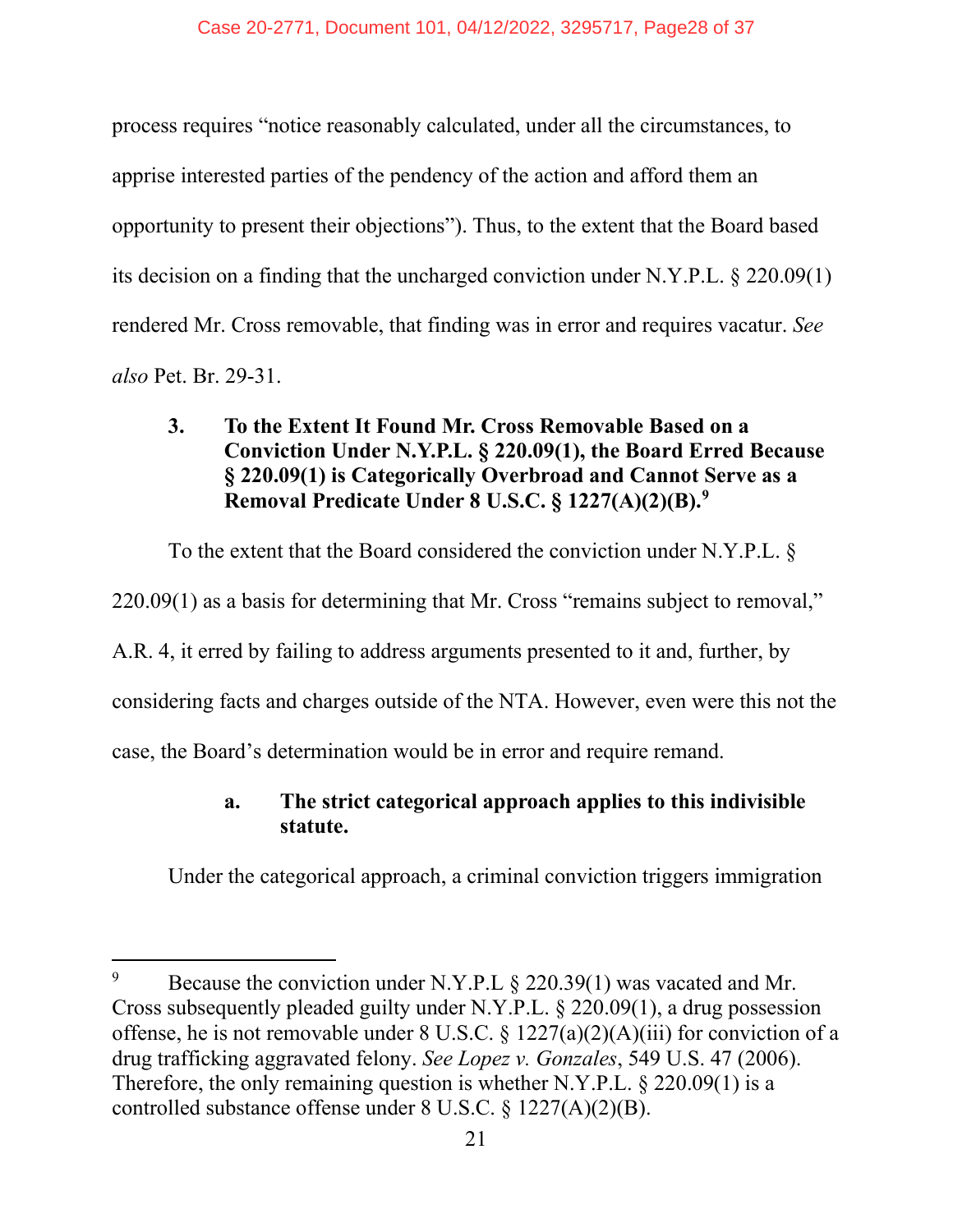#### Case 20-2771, Document 101, 04/12/2022, 3295717, Page29 of 37

consequences only if the "statute defining the crime of conviction categorically fits within the generic federal definition of a corresponding [offense]." *Moncrieffe v. Holder*, 569 U.S. 184, 190 (2013) (quotations omitted). A drug statute is overbroad as to the federal definition, and thus not a categorical fit, where it criminalizes a substance not regulated under the Controlled Substances Act (CSA). *See Harbin v. Sessions*, 860 F.3d 58, 68 (2d Cir. 2017). While the categorical approach sometimes requires the application of a realistic probability test, *see e.g.*, *Gonzales v. Duenas-Alvarez*, 549 U.S. 183, 193 (2007), that need is obviated where "the statutory language itself, rather than the application of legal imagination to that language, creates the realistic probability that a state would apply the statute to conduct beyond the generic definition." *Hylton v. Sessions*, 897 F.3d 57, 63 (2d Cir. 2018) (quotation omitted). That is the case here.

Where an overbroad statute is divisible as between the alternate means of violating the statute, adjudicators may apply the modified categorical approach which allows for a review of certain criminal case documents to determine which of the offenses in the statute is at issue. *Mathis v. United States*, 579 U.S. 500 (2016). However, this Court has already found New York's controlled substance statutes, which include N.Y.P.L. § 220.09(1), indivisible into separate offenses based on the substance involved. *Harbin*, 860 F.3d at 64-68. A review of N.Y.P.L. § 220.09(1), state court decisions, and pattern jury instructions confirms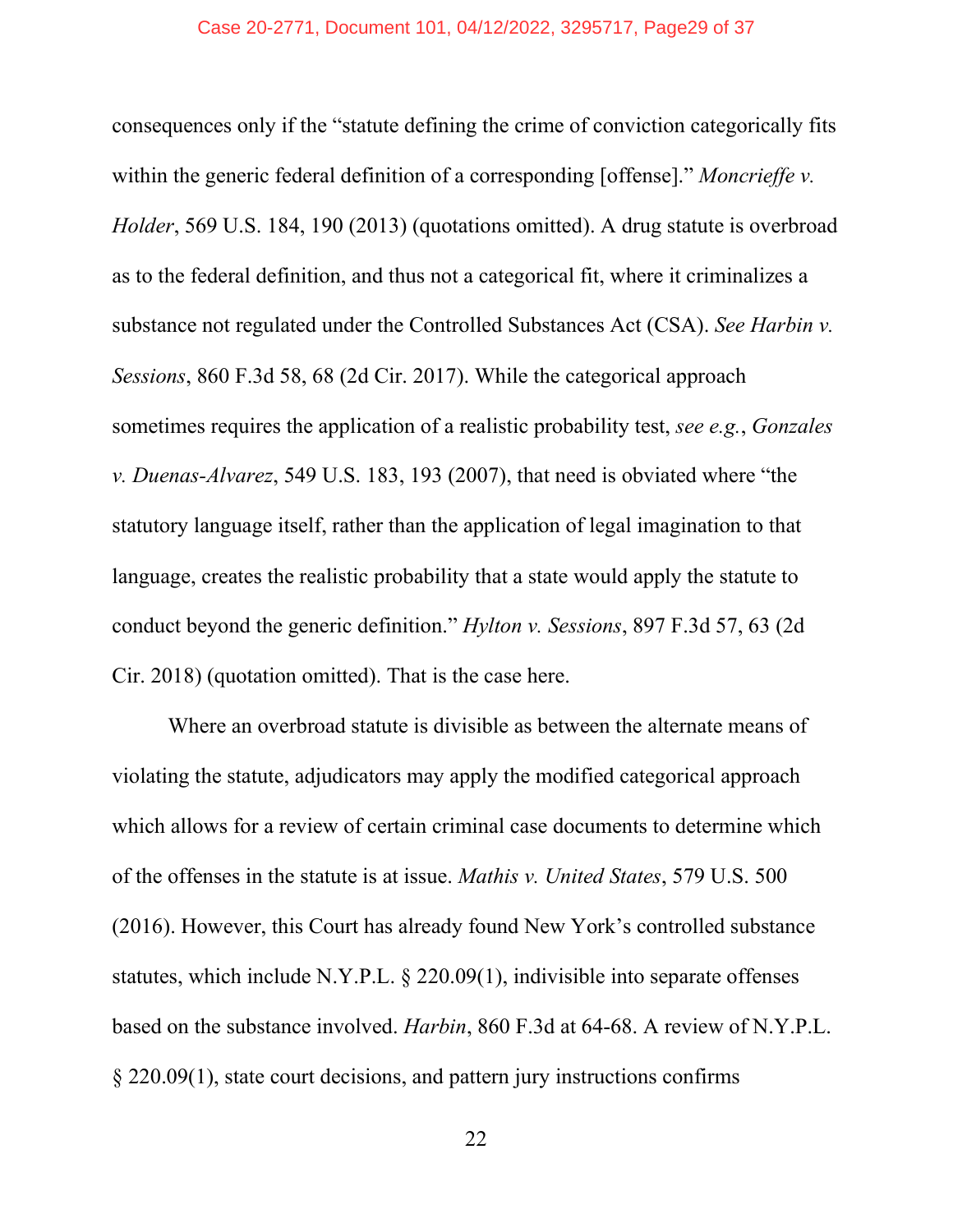indivisibility. *Id*. at 67 ("Several [state court] opinions state that different narcotic drugs do not create separate crimes under the statute, and that jurors need not agree as to the particular narcotic drug in question."); N.Y.P.L. § 220.09(1) (showing that possession of any narcotic is a class C felony); N.Y. Pattern Jury Instructions § 220.09(1) (permitting the state judge to "specify" multiple substances under a sole offense). Therefore, the particular narcotic allegedly involved is irrelevant in determining whether a conviction under N.Y.P.L. § 220.09(1) is a controlled substance offense.

## **b. N.Y.P.L. § 220.09(1) is overbroad because it punishes possession of several narcotic drugs not regulated by the Controlled Substances Act.**

Here, N.Y.P.L. § 220.09(1) is overbroad because New York regulates (1) non-optical and non-geometric cocaine isomers and (2) thebaine-derived butorphanol, an opiate derivative, and the CSA does not.<sup>[10](#page-29-0)</sup>

<span id="page-29-0"></span><sup>&</sup>lt;sup>10</sup> New York's schedule is also overbroad because it regulates (1) all possible isomers of opiates and opium derivatives while the CSA regulates only the optical isomers, and (2) both optical and geometric isomers of 3-methylfentanyl while the CSA regulates only the optical isomers. *Compare* 21 U.S.C. § 802(14) (defining isomers as optical isomers except for Schedule I(c) and Schedule II(a)(4)); 21 U.S.C. § 812 (regulating hallucinogenic substances at Schedule I(C), coca leaves at Schedule II(a)(4), opiates at Schedule I(a), and opium derivatives at Schedule I(b)), *with* New York Public Health Law § 3306, Schedule I(b), I(c) (regulating opiates and opium derivatives and their isomers, without limitation); N.Y.P.H.L. § 3302 (not including a definition for "isomer"); N.Y.P.H.L. § 3306, Schedule I(b) (defining isomer to include optical and geometric isomers, for purposes of 3 methylfentanyl only).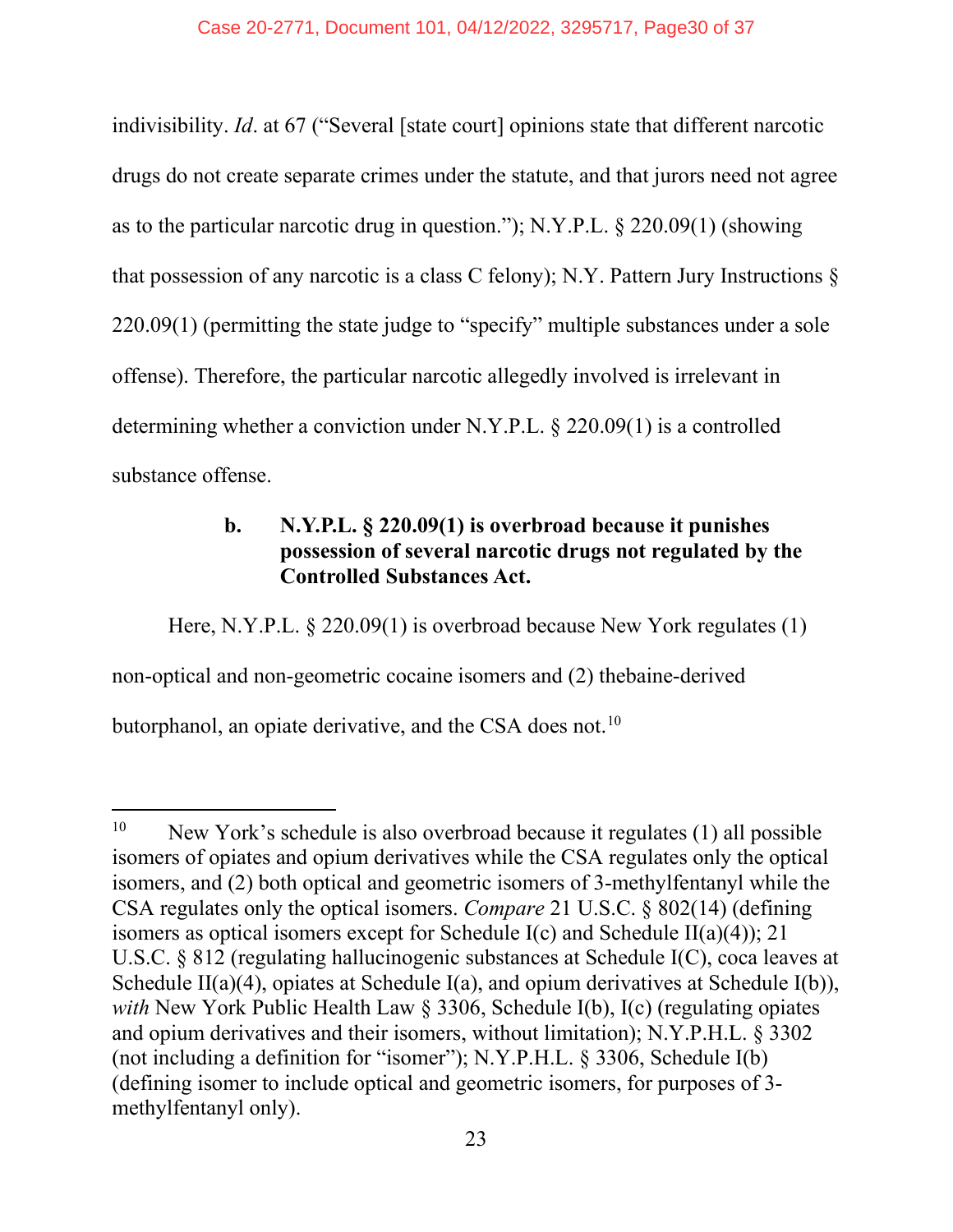**i. New York regulates all cocaine isomers while the CSA regulates only optical and geometric isomers of cocaine.**

New York's regulation of cocaine, a narcotic drug, is overbroad relative to the federal regulation because, whereas the CSA regulates only the optical and geometric isomers of cocaine, New York regulates all isomers of cocaine—i.e., the constitutional isomers, in addition to the optical and geometric stereoisomers.<sup>[11](#page-30-0)</sup> *Compare* 21 U.S.C. § 802(17)(D) (defining "narcotic drug" to include "[c]ocaine, its salts, optical and geometric isomers, and salts of isomers[]"; 21 U.S.C. § 802(14) ("As used in schedule  $II(a)(4)$ , the term 'isomer' means any optical or geometric isomer.") *with* N.Y.P.L. § 220.00(7) (including any "controlled substance listed in schedule . . . II(b) . . . [of the N.Y.P.H.L. § 3306] other than methadone" is a "narcotic drug"); N.Y.P.H.L. § 3306, Schedule II(b)(4) (regulating "cocaine . . ., [its] salts, isomers, and salts of isomers"); N.Y.P.H.L. § 3302 (definitional section of New York's controlled substances law not including a definition for "isomer"). This is relevant because a chemical substance, like the substances regulated by the CSA and New York state law, are defined by set molecular formulas, which include the presence of isomers. Thus, by its plain,

<span id="page-30-0"></span> $11$  "Isomers are molecules that share the same chemical formula but have their atoms connected differently, or arranged differently in space." *United States v. Phifer*, 909 F.3d 372, 376 (11th Cir. 2018) (quotation omitted). There are two fundamental classes of isomers: stereoisomers, which include optical and geometric isomers, and constitutional, which include positional isomers. *Id*. at 377.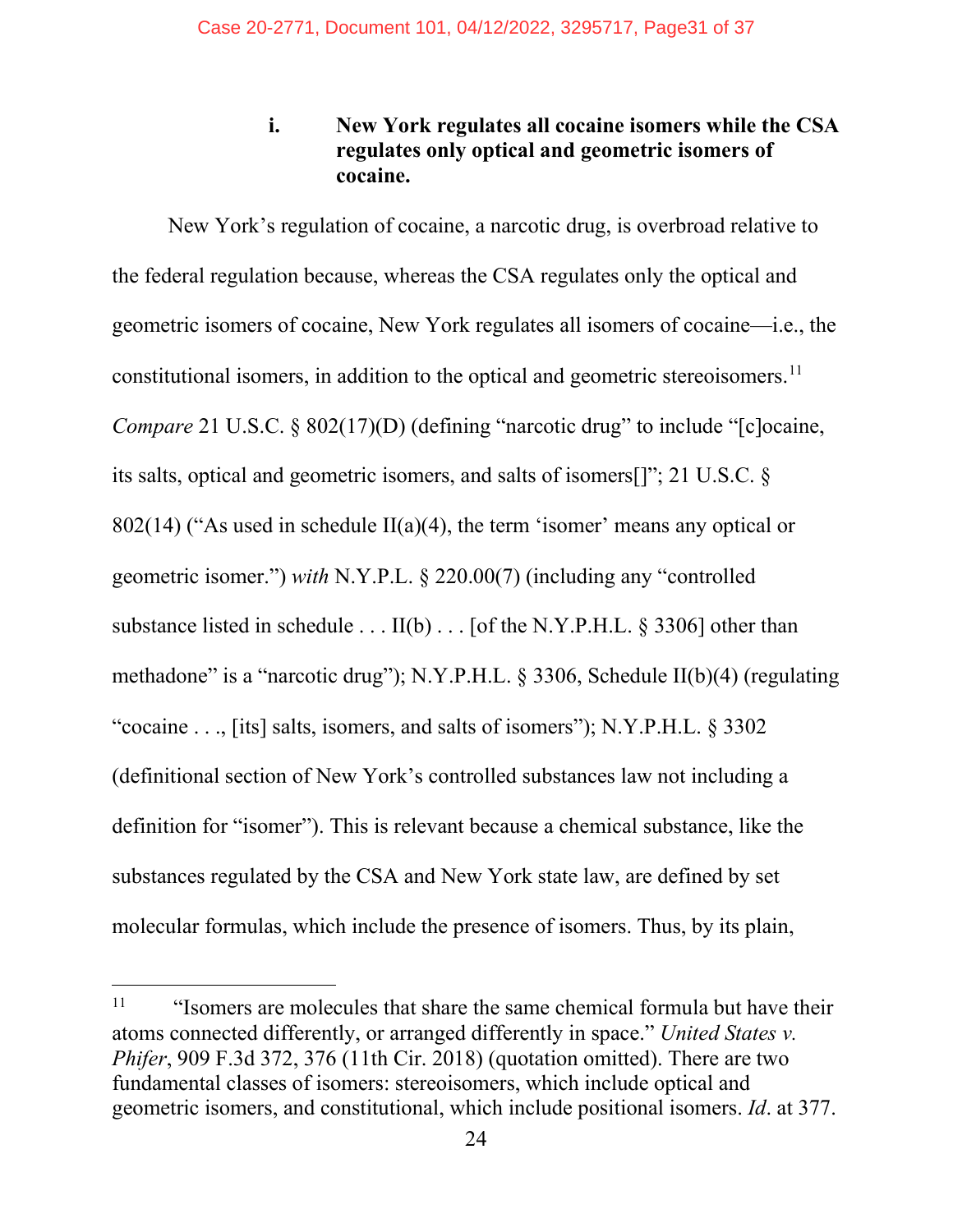#### Case 20-2771, Document 101, 04/12/2022, 3295717, Page32 of 37

statutory terms, New York's definition and regulation of "cocaine" is overbroad. *See also* Gregory B. Dudley, Ph.D., Expert Evaluation/Opinion Regarding Cocaine Isomers, *United States v. Baez-Medina*, No. 20-CR-24 (JGK), ECF No. 44-1 at 1-7 (S.D.N.Y. May 28, 2021) (finding the same, and referencing specific overbroad constitutional isomers such as scopolamine, a "medication used to treat motion sickness and postoperative nausea and vomiting"). Because New York's statute is overbroad on its face, no further realistic probability showing is required. *Hylton*, 897 F.3d at 63; *Jack*, 966 F.3d at 98.

Moreover, Congress is familiar with the various subtypes of isomers; its usage of different subtypes in the statute evidences that it intended to only include specific isomers in the CSA. In 21 U.S.C. § 802(14), for example, Congress specifies that, aside from limited exceptions, "isomer" should generally only mean "the optical isomer" throughout the CSA. For Schedule  $I(C)$ , which applies to hallucinogenic substances,<sup>[12](#page-31-0)</sup> however, "isomer" means "the optical, positional, or geometric isomer." 21 U.S.C. § 802(14). For Schedule II(a)(4)—the provision regulating cocaine—"isomer" means the "optical or geometric isomer." *Id*.

Conversely, New York expressly intended to regulate all isomers of cocaine. In 1978, the New York State Legislature added the relevant language regarding "cocaine . . . [its] salts, isomers, and salts of isomers," into the statutory section

<span id="page-31-0"></span><sup>12</sup> *See* 21 U.S.C. § 812.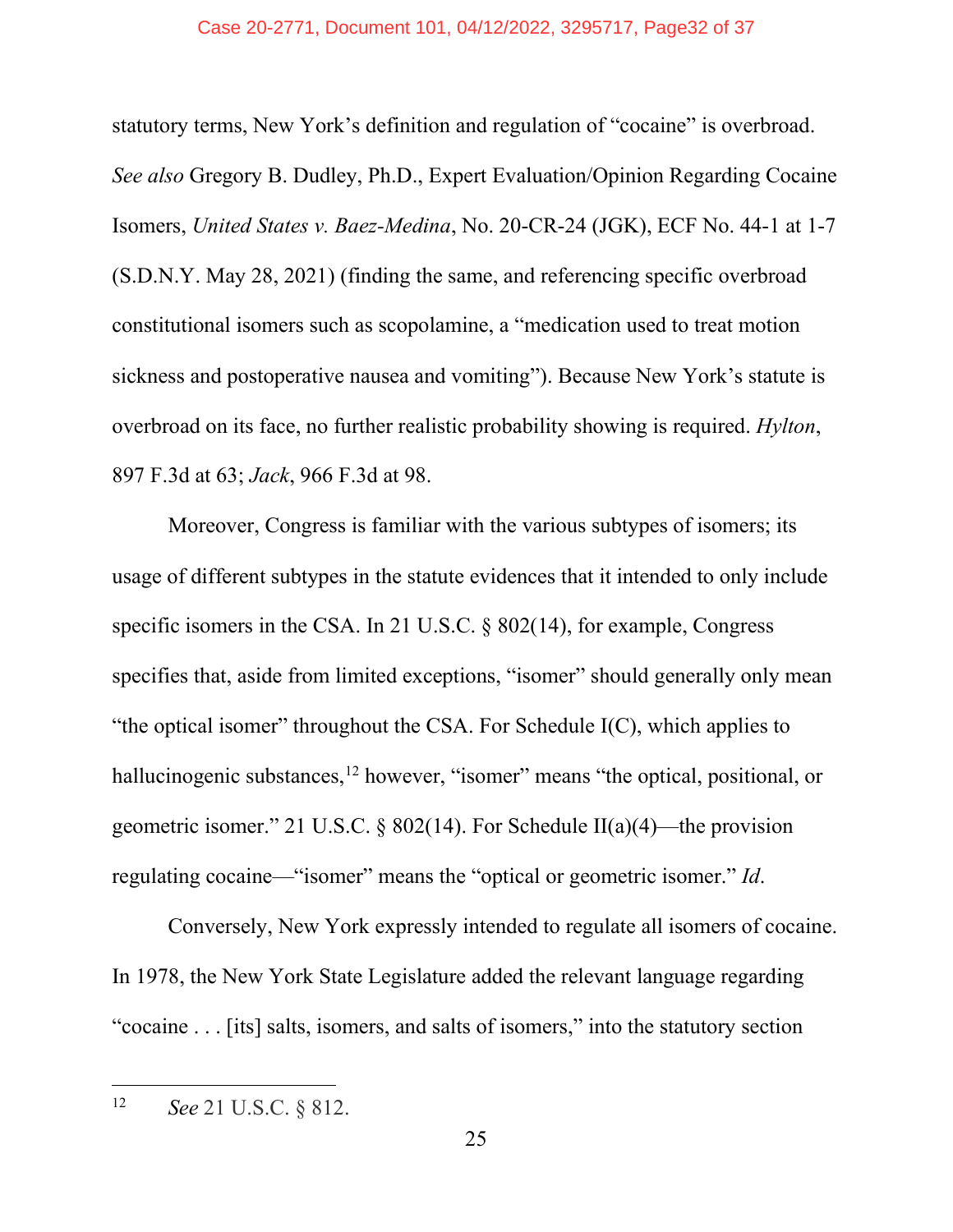#### Case 20-2771, Document 101, 04/12/2022, 3295717, Page33 of 37

concerning coca-related substances. A.R. 66 (1978 N.Y. Laws, ch. 100). The bill's sponsor explained that, because of "the difficulty in distinguishing between isomers of cocaine," the amendment "would include *all* isomers of cocaine . . . in the schedule of controlled substances." A.R. 71 (Mem. in Support, 1978 N.Y. Laws, ch. 100) (emphasis added). The sponsor further stated this would resolve "the statutory loophole" created by the regulation of only certain isomers. *Id.*

#### **ii. New York regulates thebaine-derived butorphanol, an opium derivative, while the CSA does not.**

Similarly, whereas the federal schedules have explicitly excluded thebainederived butorphanol, an opium derivative, from regulation, New York law continues to regulate it. Both the federal and state schedules include a nonexhaustive list of regulated opiates but exclude several substances. 21 C.F.R. § 1308.12(b)(1); N.Y.P.H.L. § 3306, Schedule II(b)(1). The federal schedule specifically excepts thebaine-derived butorphanol, but the state schedule does not. The substance was excepted from federal regulation through passage of a final administrative rule. *See* Drug Enforcement Administration, Schedules of Controlled Substances: Removal of Thebaine-Derived Butorphanol from Schedule II, 57 Fed. Reg. 31126 (July 14, 1992).

## **c. District courts in this Circuit and the BIA support the conclusion that the statute is overbroad.**

The plain language of the CSA and New York laws are supported by

26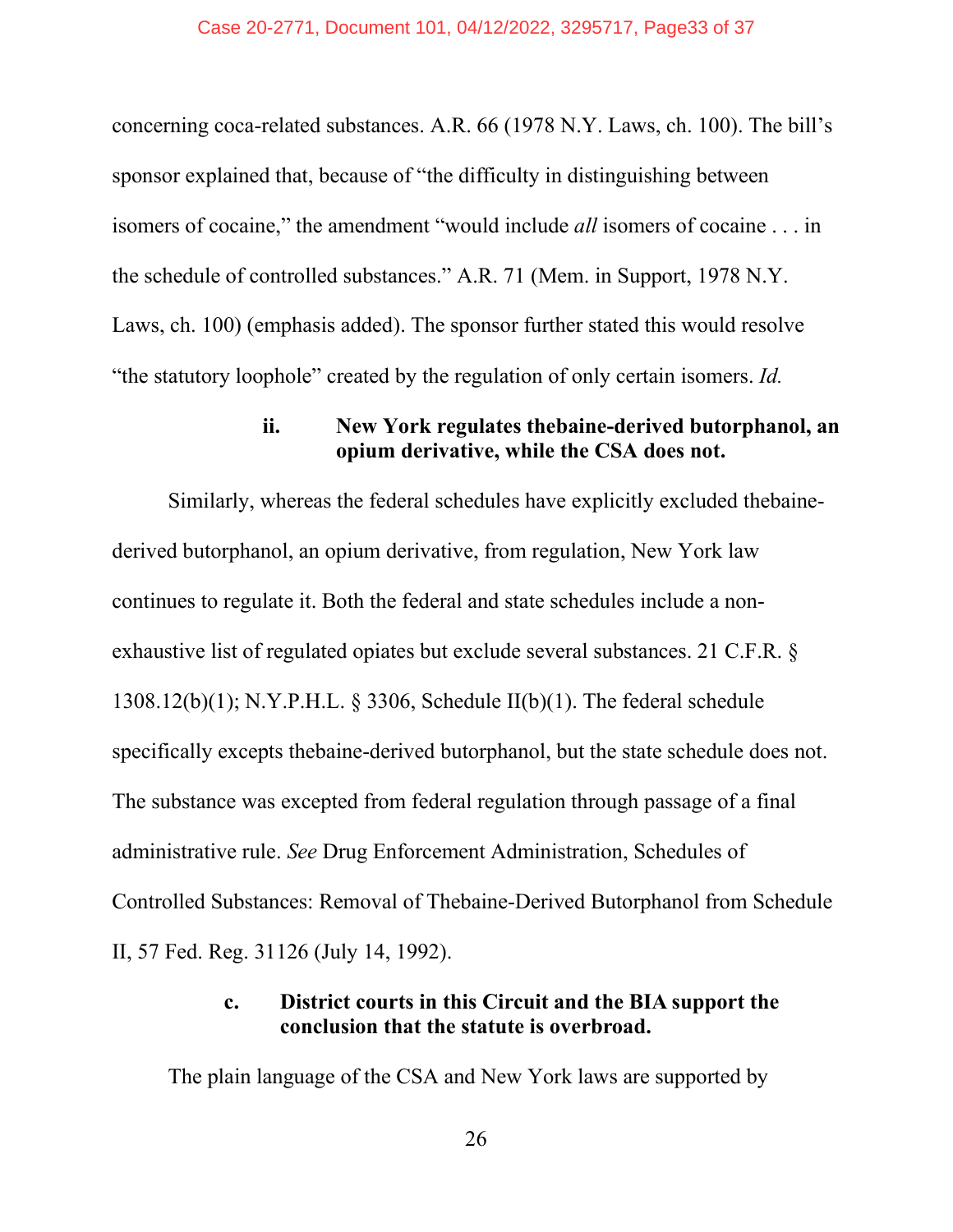decisions of district courts, the BIA, and immigration judges, which have all recently found that New York's definition of "narcotic drug" is overbroad.

Every New York district court to consider the issue has ruled as such. *See United States v. Swinton*, 495 F. Supp. 3d 197 (W.D.N.Y. 2020); *United States v. Fernandez-Taveras*, 511 F. Supp. 3d 367 (E.D.N.Y. 2021); *United States v. Gutierrez-Campos*, No. 21-CR-40 (JPC), 2022 WL 281582 (S.D.N.Y. Jan. 31, 2022); *United States v. Holmes*, No. 21-CR-147 (NGG), 2022 WL 1036631 (E.D.N.Y. Apr. 6, 2022); Sentencing Tr., *United States v. Ferrer*, No. 20-CR-650, ECF No. 25 at 45-6 (S.D.N.Y. July 21, 2021); Sentencing Tr., *United States v. Baez-Medina*, No. 20-CR-24 (JGK), ECF No. 50 at 6-11 (S.D.N.Y. July 1, 2021); Sentencing Tr., *United States v. Louissaint*, No. 20-CR-685 (PKC), ECF No. 35 at 9-26 (S.D.N.Y. Nov. 17, 2021); Sentencing Tr., *United States v. Simmons*, No. 20- CR-294 (PKC), ECF No. 43 at 6-7 (S.D.N.Y. Dec. 14, 2021).

Several recent unpublished BIA decisions also have found that (1) the N.Y.P.L. statutes relating to narcotic drugs are indivisible, (2) there exists some overbreadth, including of thebaine-derived butorphanol, and (3) the realistic probability test does not apply. *See, e.g. L-O-A-*, AXXX-XXX-729 (BIA Mar. 2, 2021); [13](#page-33-0) *J-G-G-*, AXXX-XXX-687 (BIA Jan. 25, 2021); *A-T-A-*, AXXX-XXX-646

<span id="page-33-0"></span><sup>13</sup> All cited unpublished BIA and immigration judge decisions *available at* https://www.immigrantdefenseproject.org/briefs-and-decisions/.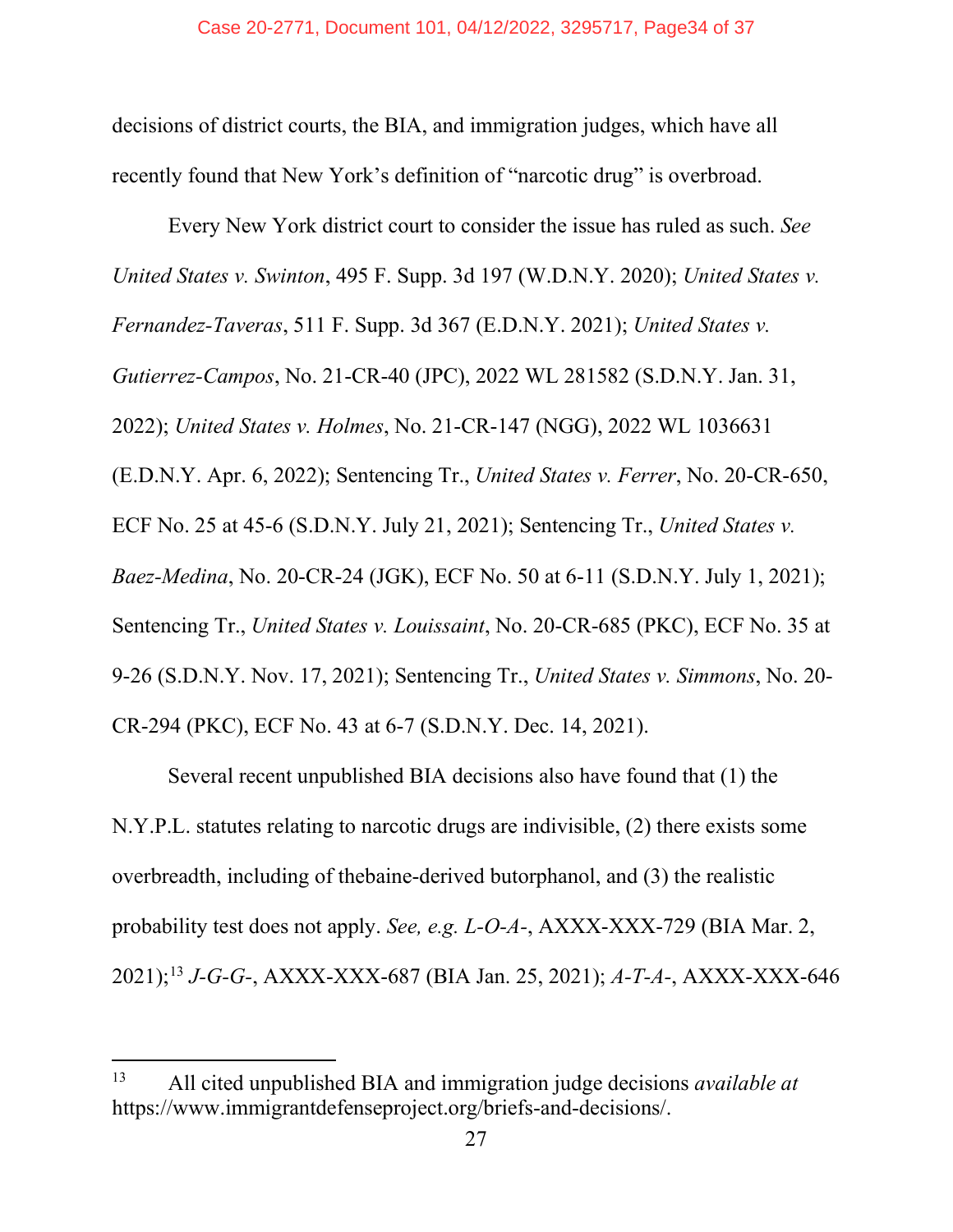(BIA Feb. 26, 2021); *W-S-W-*, AXXX-XXX-989 (BIA Apr. 15, 2021); *T-D-G-*, AXXX-XXX-300 (BIA Apr. 19, 2021); *T-A-B-O-*, AXXX-XXX-231 (BIA Aug. 31, 2021); *S-L-C-*, AXXX-XXX-605 (BIA Sept. 23, 2021). Several immigration judges also have found New York narcotics statutes to be indivisible and overbroad due to regulation of all isomers of cocaine. *See, e.g.*, Decision of IJ Alice Segal (N.Y. Imm. Ct. Dec. 1, 2021); Decision of IJ Margaret Kolbe (N.Y. Imm. Ct. Dec. 7, 2021); Decision of IJ Douglas Schoppert (N.Y. Imm. Ct. Aug. 13, 2020).

Thus, the BIA erred to the extent that relied on the conviction for N.Y.P.L. §

220.09(1) in holding, without explanation or analysis, that Mr. Cross remains

subject to removal.

## <span id="page-34-0"></span>**III***.* **CONCLUSION**

For the foregoing reasons, amici urge the Court to grant the petition and vacate the Board's decision denying the October 2020 motion to reopen.

Respectfully submitted,

*s/ Kristin Macleod-Ball*  Kristin Macleod-Ball Trina Realmuto National Immigration Litigation Alliance 10 Griggs Terrace Brookline, MA 02446 Phone: (617) 506-3646 kristin@immigrationlitigation.org trina@immigrationlitigation.org

Amelia Marritz Andrew Wachtenheim Immigrant Defense Project P.O. Box 1765 New York, NY 10027 Phone: (212) 725-6421 amelia@immdefense.org andrew@immdefense.org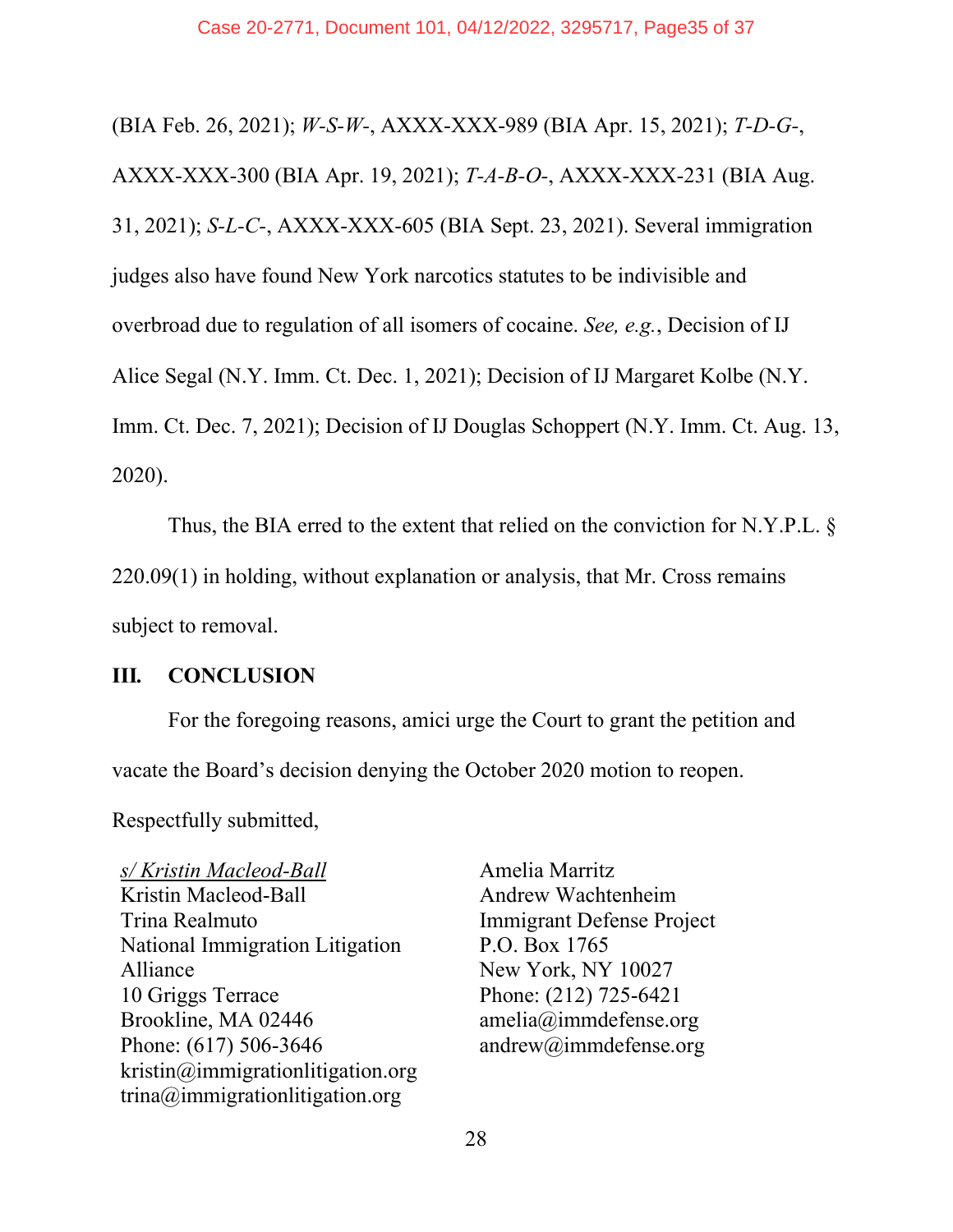Case 20-2771, Document 101, 04/12/2022, 3295717, Page36 of 37

Attorneys for Amici Curiae

Dated: April 12, 2022